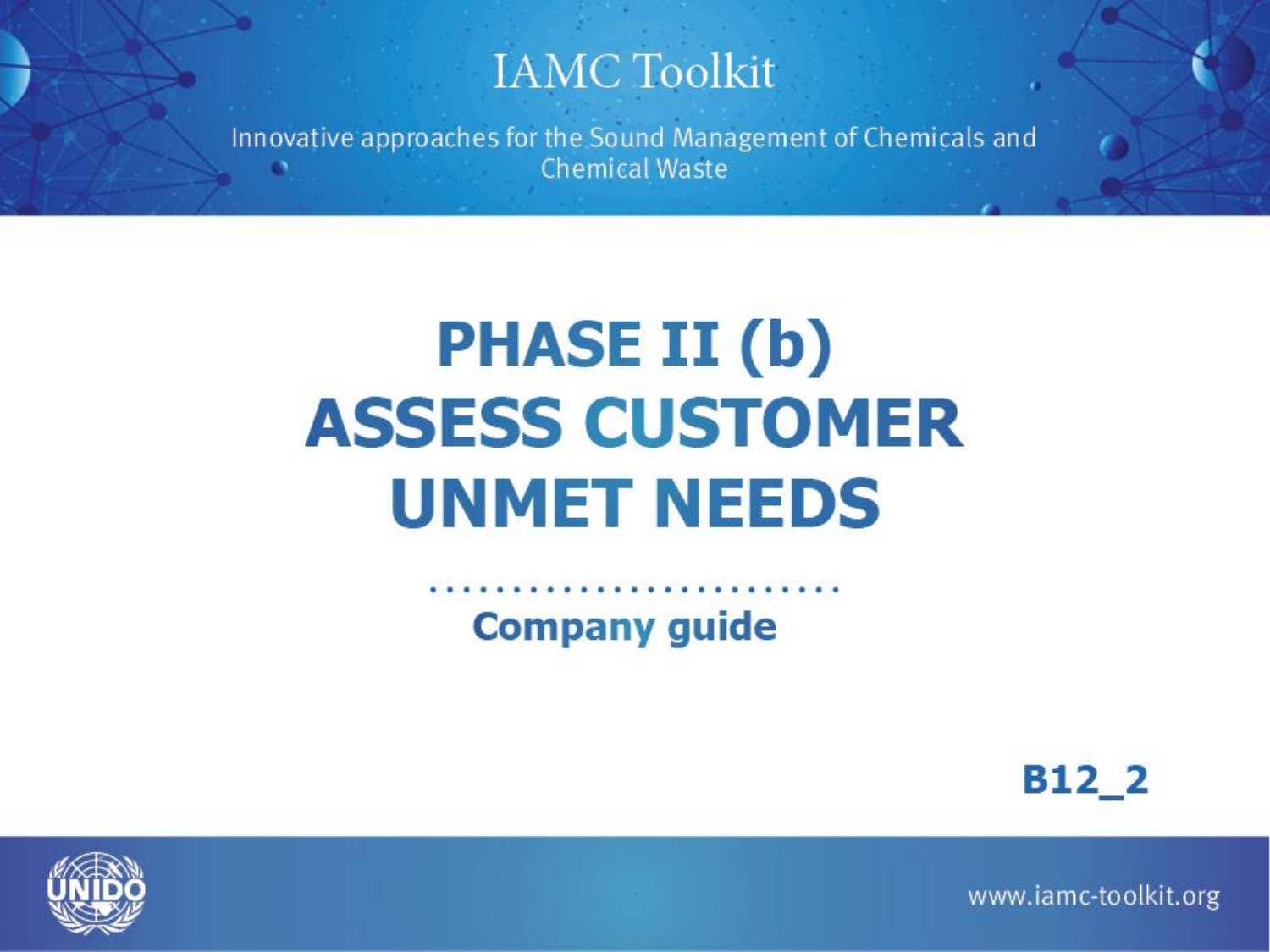# **Content**

- 1. Introduction
- 2. Characterize customer segments
- 3. Characterize customer jobs
- 4. Assess desired and undesired outcomes
- 5. Identify customer unmet needs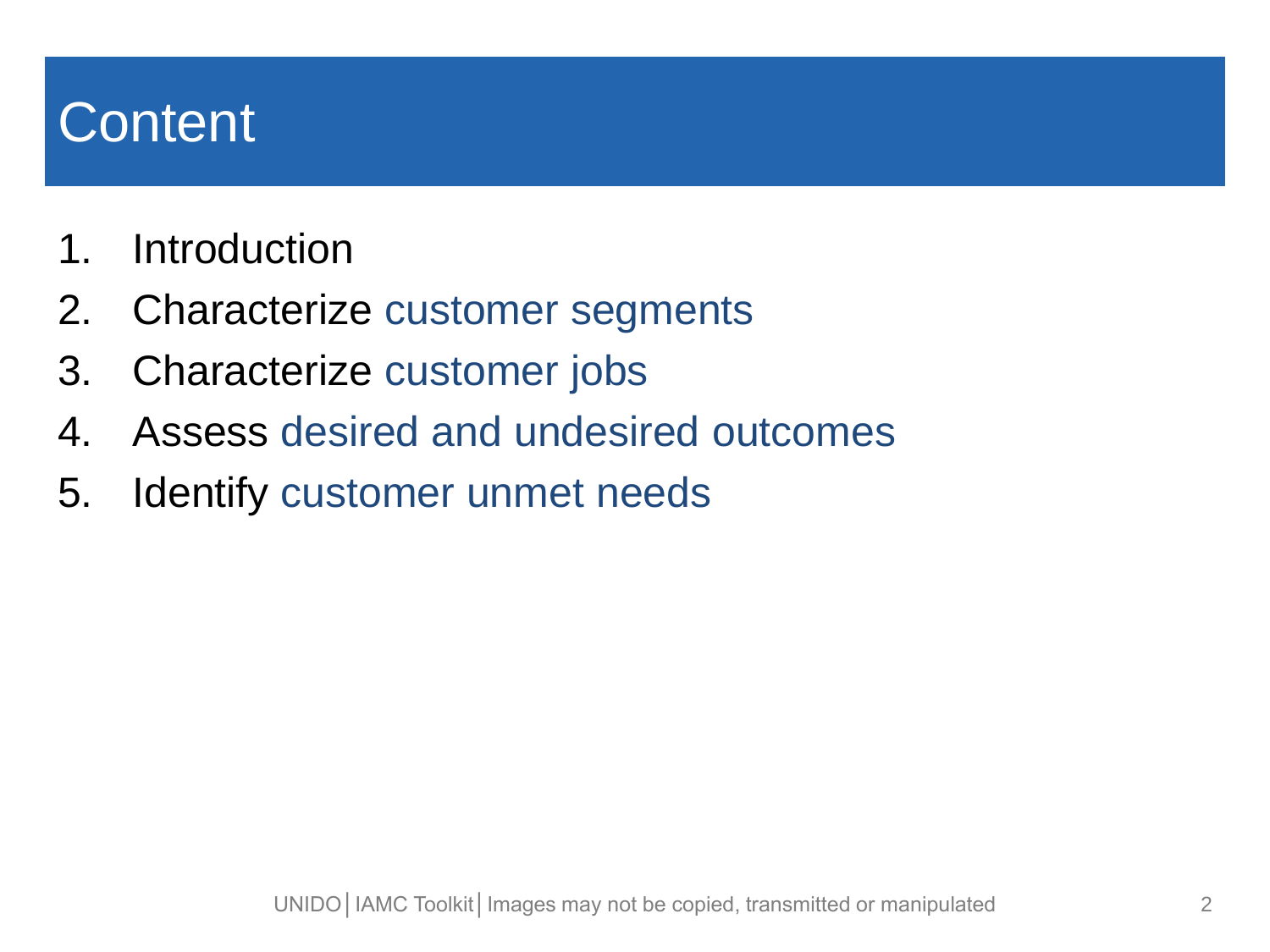## Phase 2b: Assess Customer Unmet Needs

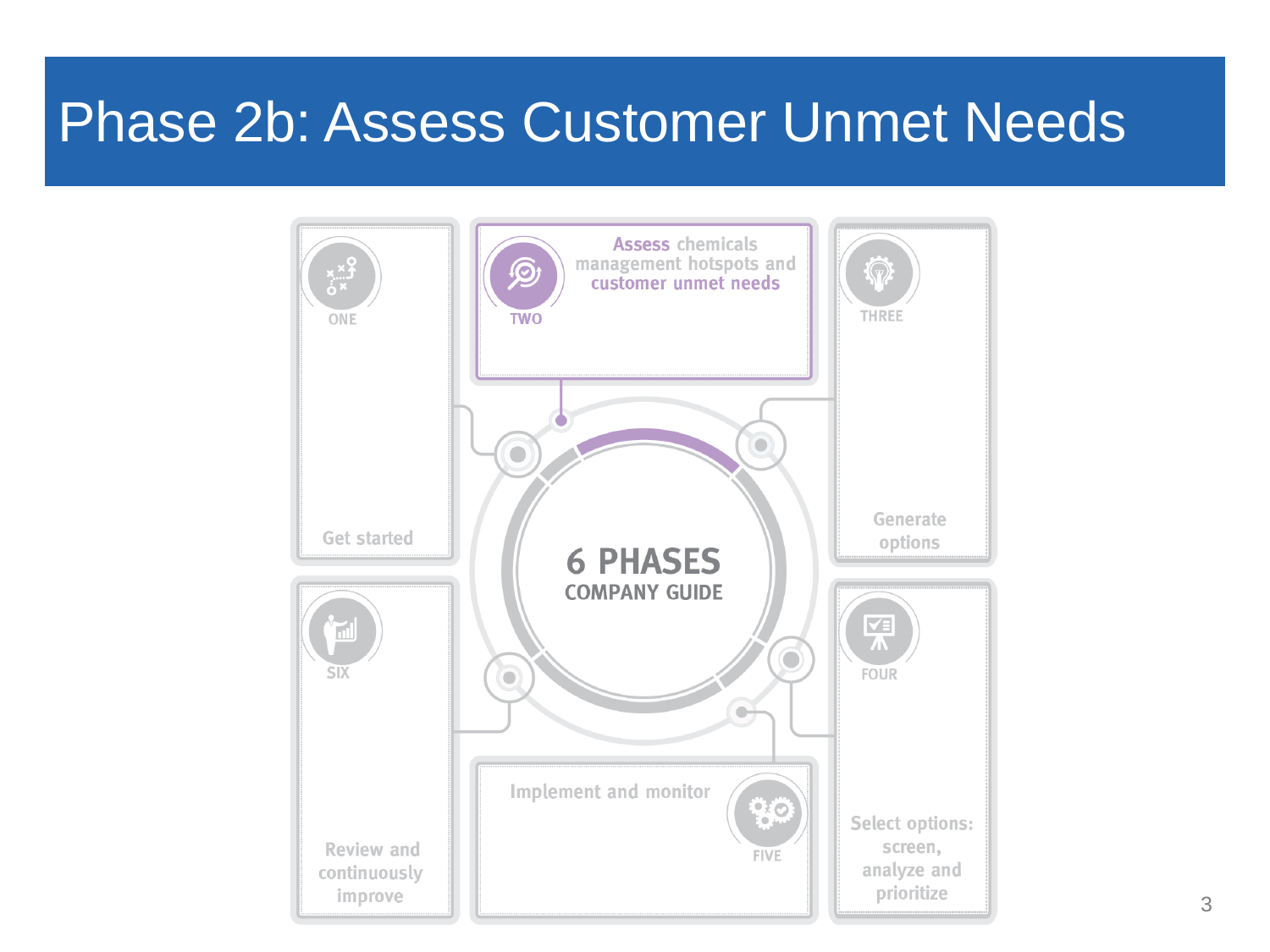### Approach: Innovations Integrating Value Chain Unmet Needs and Chemicals Management Hotspots

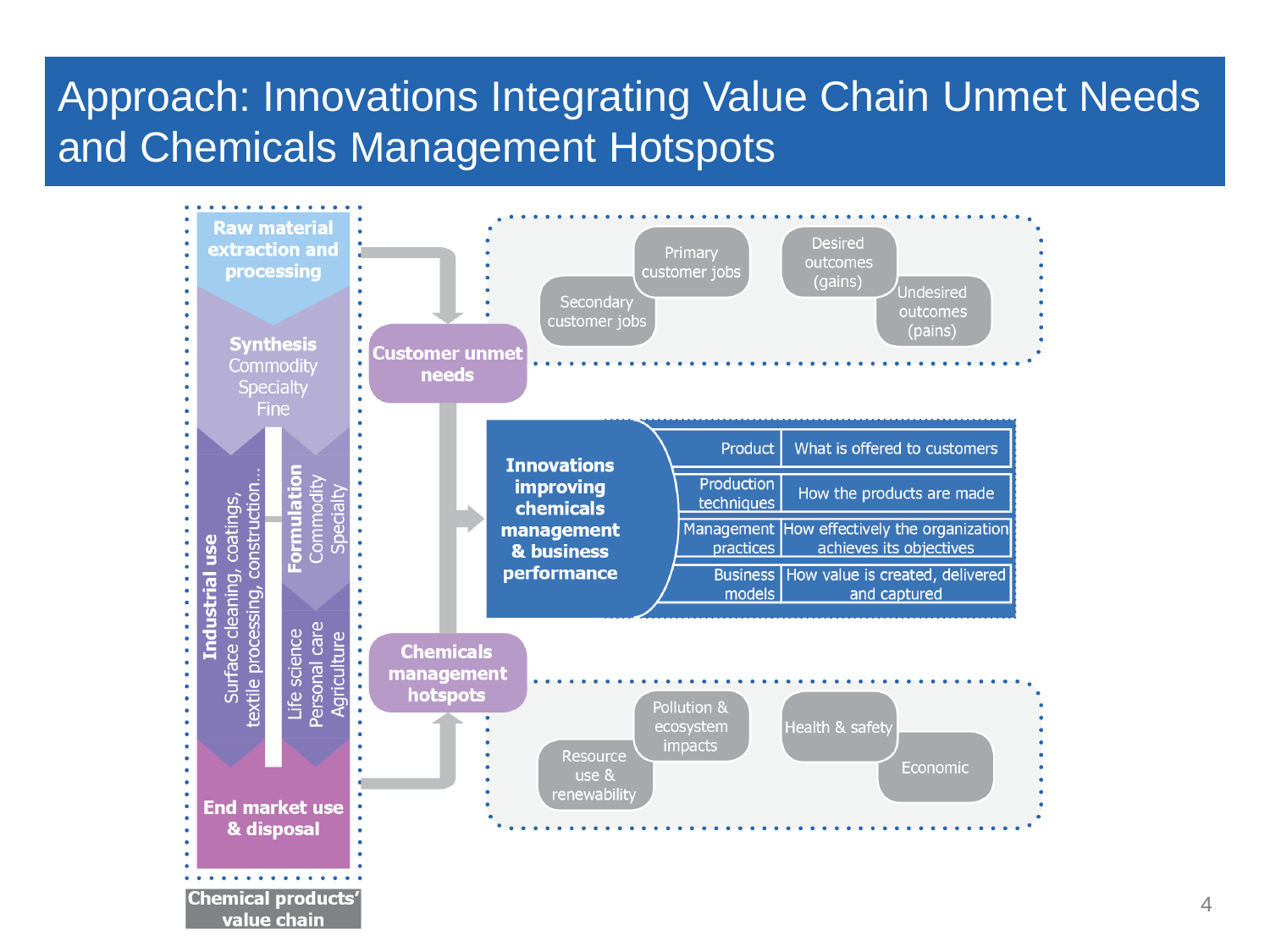# Introduction: Using Customer Unmet Needs to Drive Innovation

Innovation comes from integrating chemicals management hotspots with the unmet or underserviced needs of direct and end market customers.

The company can use the unmet needs in the value chain to address chemicals management hotspots and increase business performance through targeted innovations. This section helps to identify the needs of the company's direct customers and end market customers.

To achieve this aim, the toolkit user will learn how to:

- 1. Determine important jobs to be done for specific customer segments
- 2. Determine desired and undesired outcomes (pains and gains) for the company and its customers
- 3. Assess the fit between the company's product offerings and its customers' outcomes
- 4. Generate unmet needs to drive innovation and create value
	- The jobs and outcomes that are under-serviced or not being met are called *unmet needs*.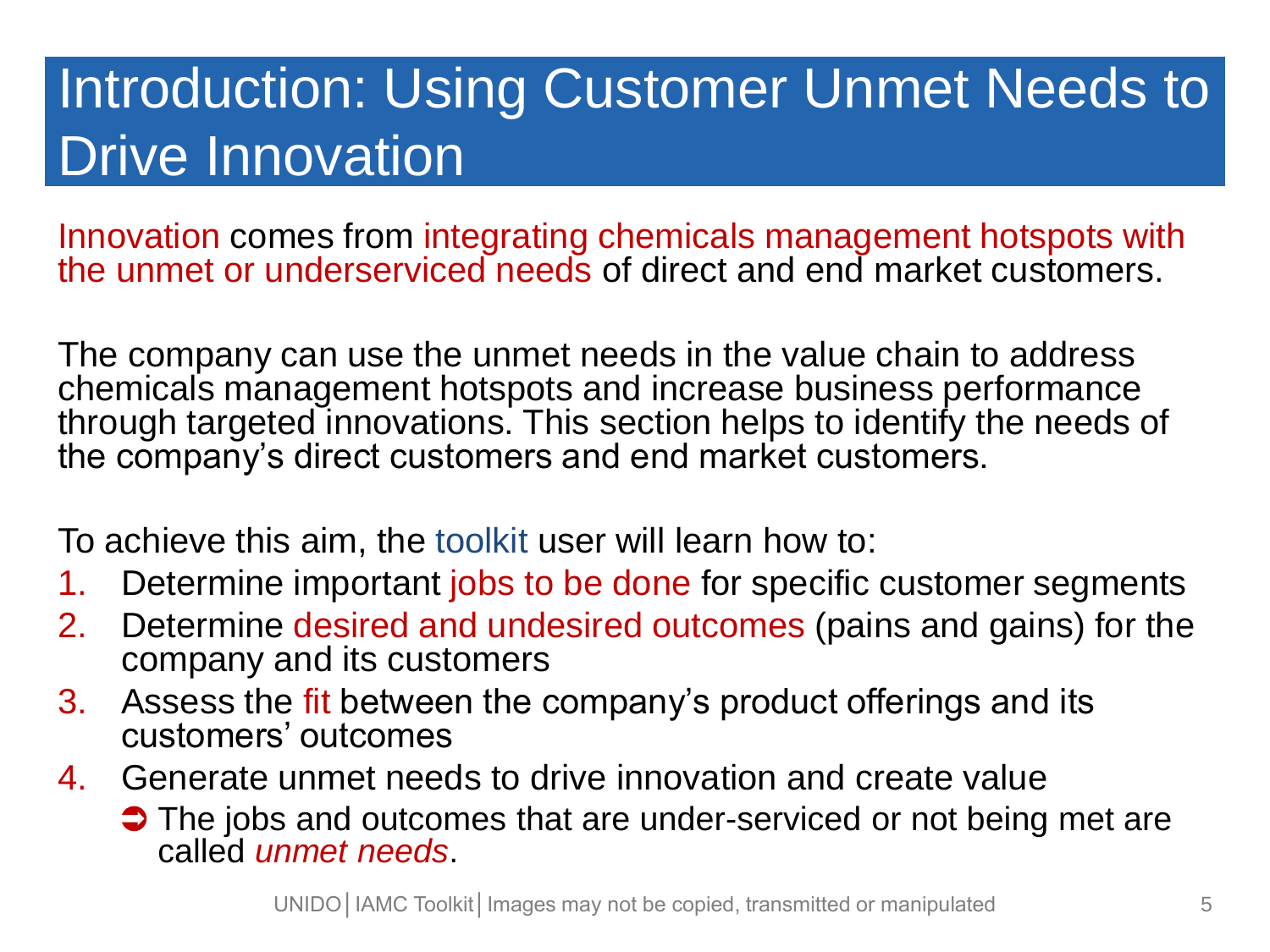# Introduction to Customer Jobs to be Done and Expected Outcomes (Gains and Pains)

The approaches jobs to be done (JTBD) and customer outcomes were developed and made popular by several consultants including Clay Christensen and Anthony Ulwick.

Osterwalder et al. combined JTBD and customer outcomes (pains and gains) into a customer profile that can be used to evaluate the fit of products (goods and services) offered by companies to their customers.

This is called the **value proposition canvas**. The value proposition canvas can be used to identify customer unmet needs which is used in the methodology to drive innovation to improve chemicals management hotspots

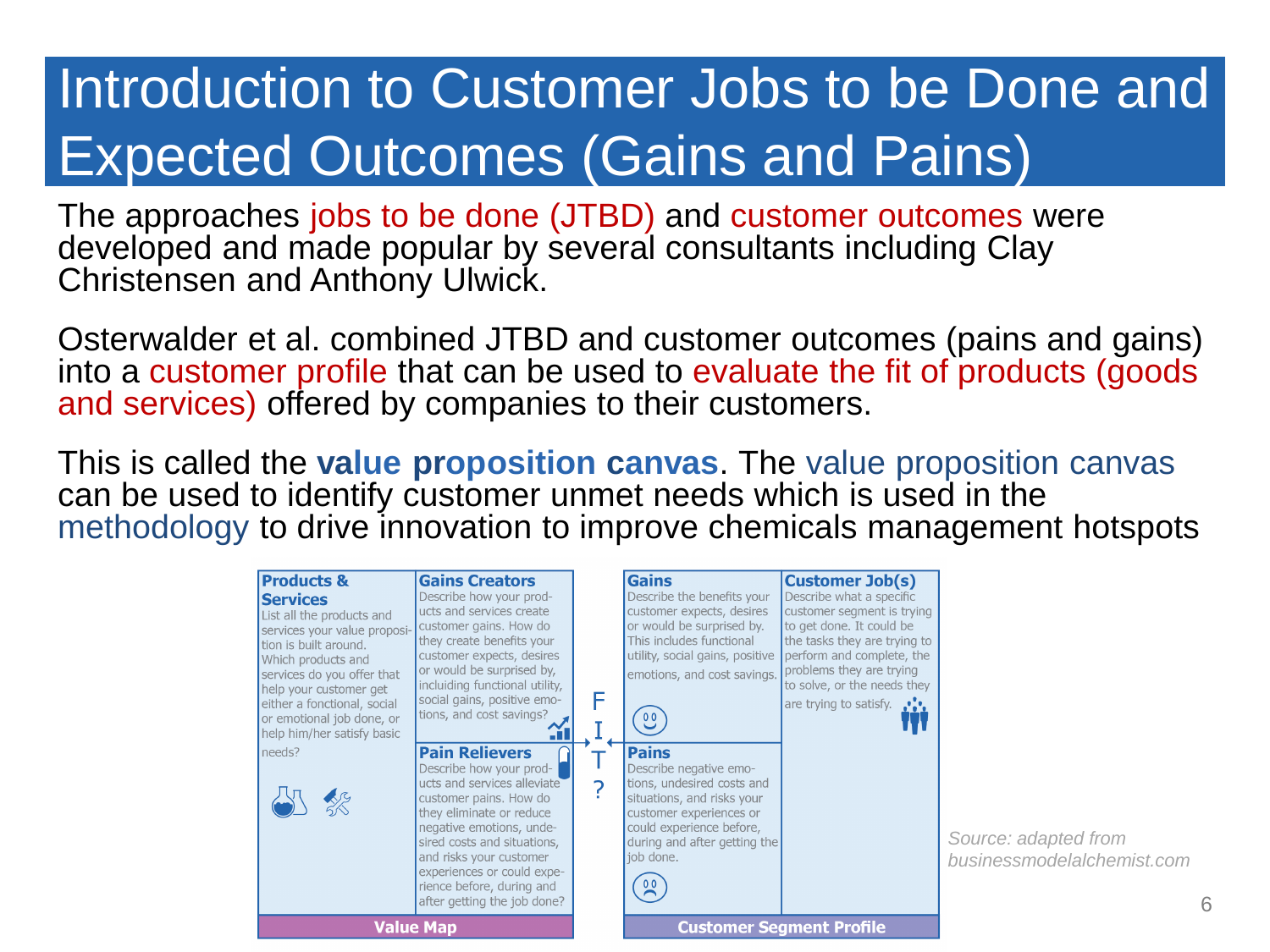# Phase 2b: Assess Customer Unmet Needs

### **Key tasks**



- Characterize customer segments to be used for the JTB analysis
- Assess customer jobs to be done and prioritize most important ones
- Assess desired and undesired outcomes (pains and gains) for customers and suppliers and prioritize most important ones
- Use the value proposition canvas to assess product<br>offering fit and identify unmet needs to prioritize to drive the innovation process.

### **Deliverables**

- Summary of key customer jobs and desired and undesired outcomes
- **Summary table of customer unmet needs**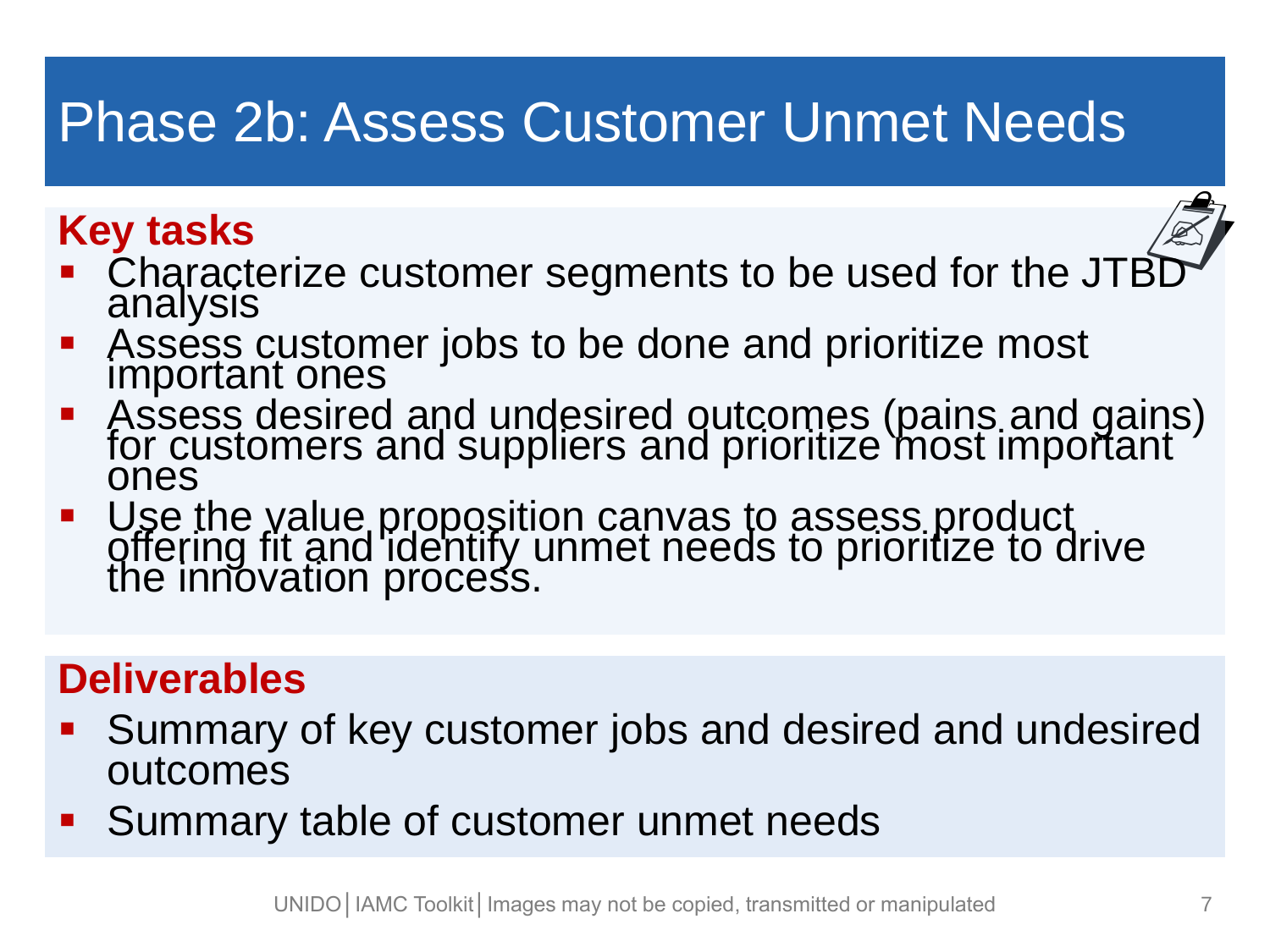# Assess Customer Unmet Needs

#### **Key tasks**



- Characterize customer segments
- **Assess customer jobs**
- **Assess desired and** undesired outcomes for customers and suppliers
- **If Identify customer unmet** needs

### **Supporting tools**  $\overline{\mathscr{Z}}$  Supporting tools



- **Customer segment template**
- Customer jobs template
- Outcome expectations template
- **Unmet needs template**

### **Deliverables**

- Summary of key customer jobs and desired and undesired outcomes
- Summary table of customer unmet needs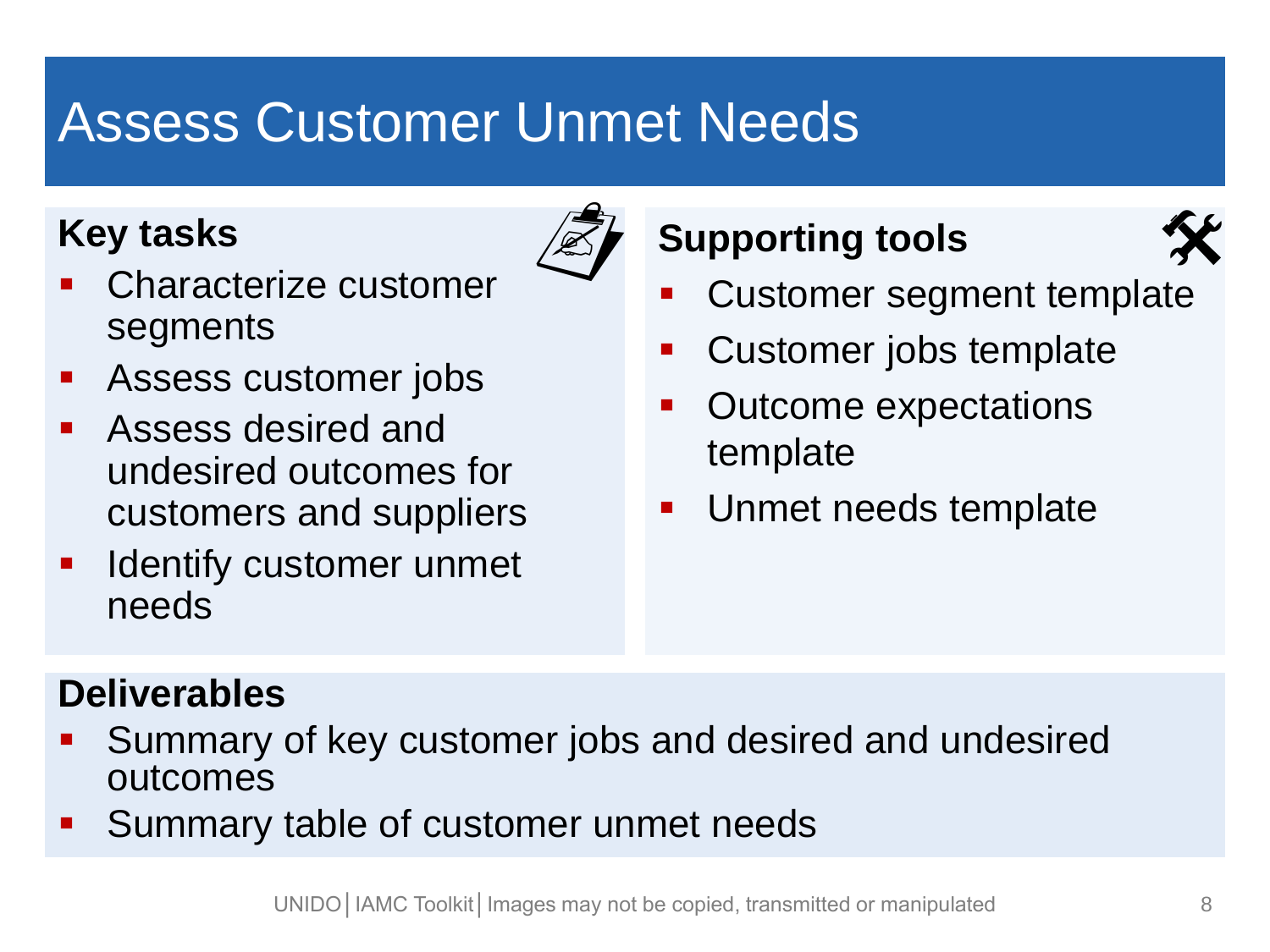# Characterize Customer **Segments**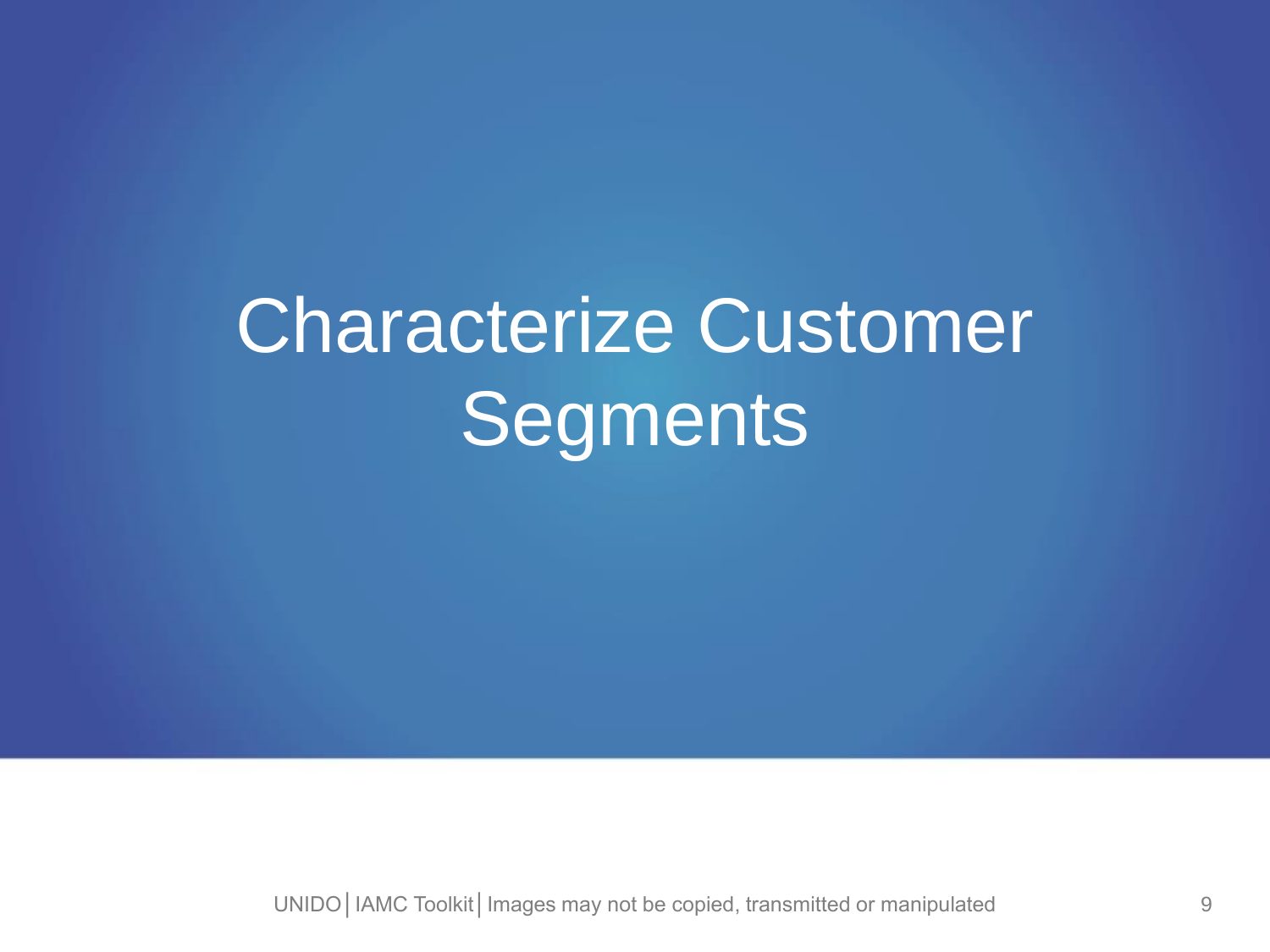# Characterize Customer Segments

Customer outcome-driven innovation requires understanding the direct customer and end market customer.

Fill in the following table to help better understand the value chain.

| <b>Direct</b>                                                                                           | <b>Description:</b> e.g. market, position in value chain, their customers   |
|---------------------------------------------------------------------------------------------------------|-----------------------------------------------------------------------------|
| customer                                                                                                | Goals: What are the goals of the customer segment?                          |
| segment 1:                                                                                              | <b>Values:</b> What do customers value more than price (e.g. quality and    |
| <state< td=""><td>functional performance, reliability of supply, innovation improving the</td></state<> | functional performance, reliability of supply, innovation improving the     |
| segment                                                                                                 | customers' quality/reliability, etc.).                                      |
| name <sub>&gt;</sub>                                                                                    | <b>Differentiation:</b> How is this customer segment different from others? |
| <b>End market</b>                                                                                       | Description: e.g. market, position in value chain, their customers          |
| customer                                                                                                | <b>Goals:</b> What are the goals of the customer segment?                   |
| segment 1:                                                                                              | Values: What do customers value more than price (e.g. quality and           |
| <state< td=""><td>functional performance, reliability of supply, innovation improving the</td></state<> | functional performance, reliability of supply, innovation improving the     |
| segment                                                                                                 | customers' quality/reliability, etc.).                                      |
| name <sub>&gt;</sub>                                                                                    | Differentiation: How is this customer segment different from others?        |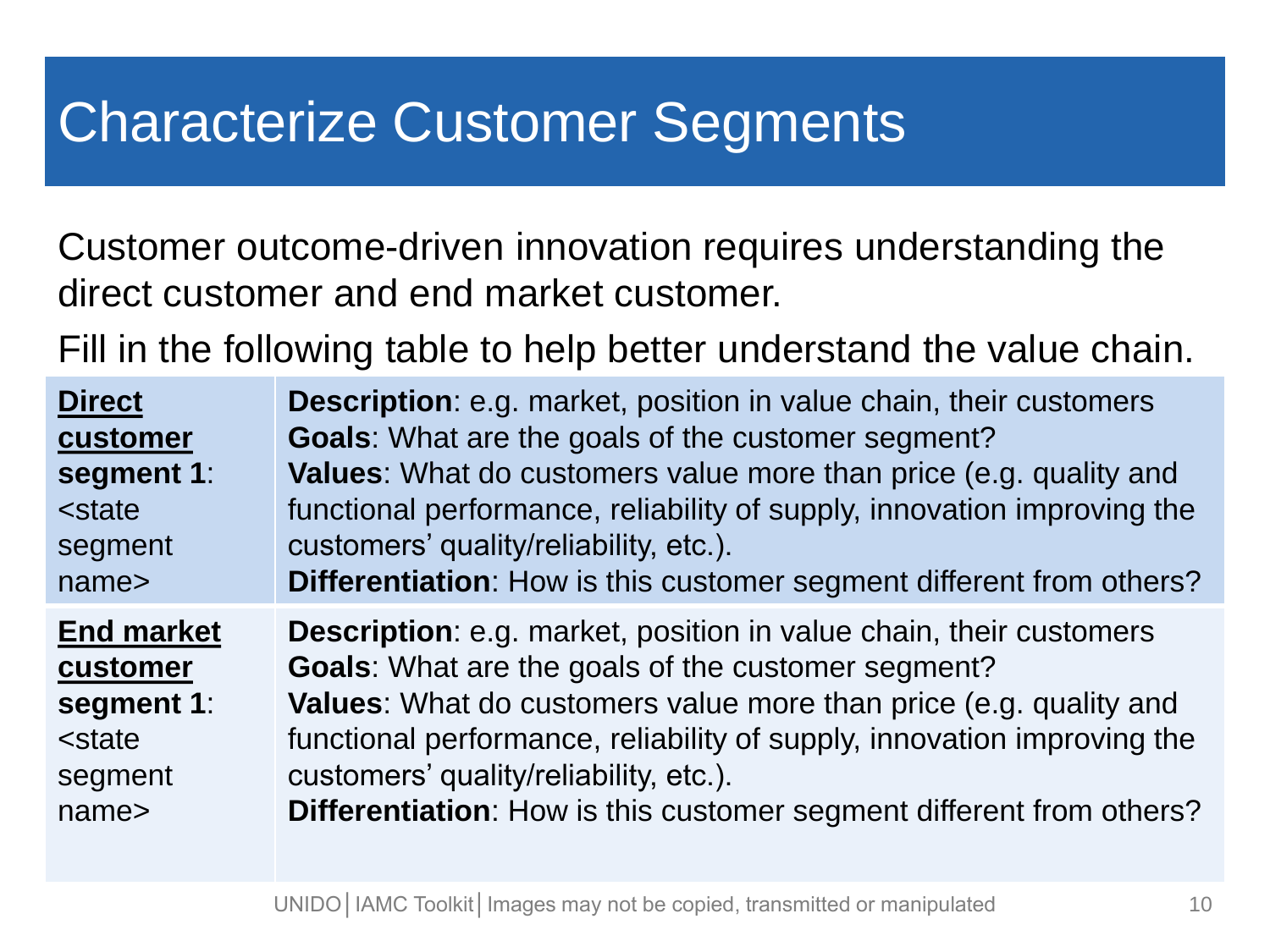# Characterize Customer Jobs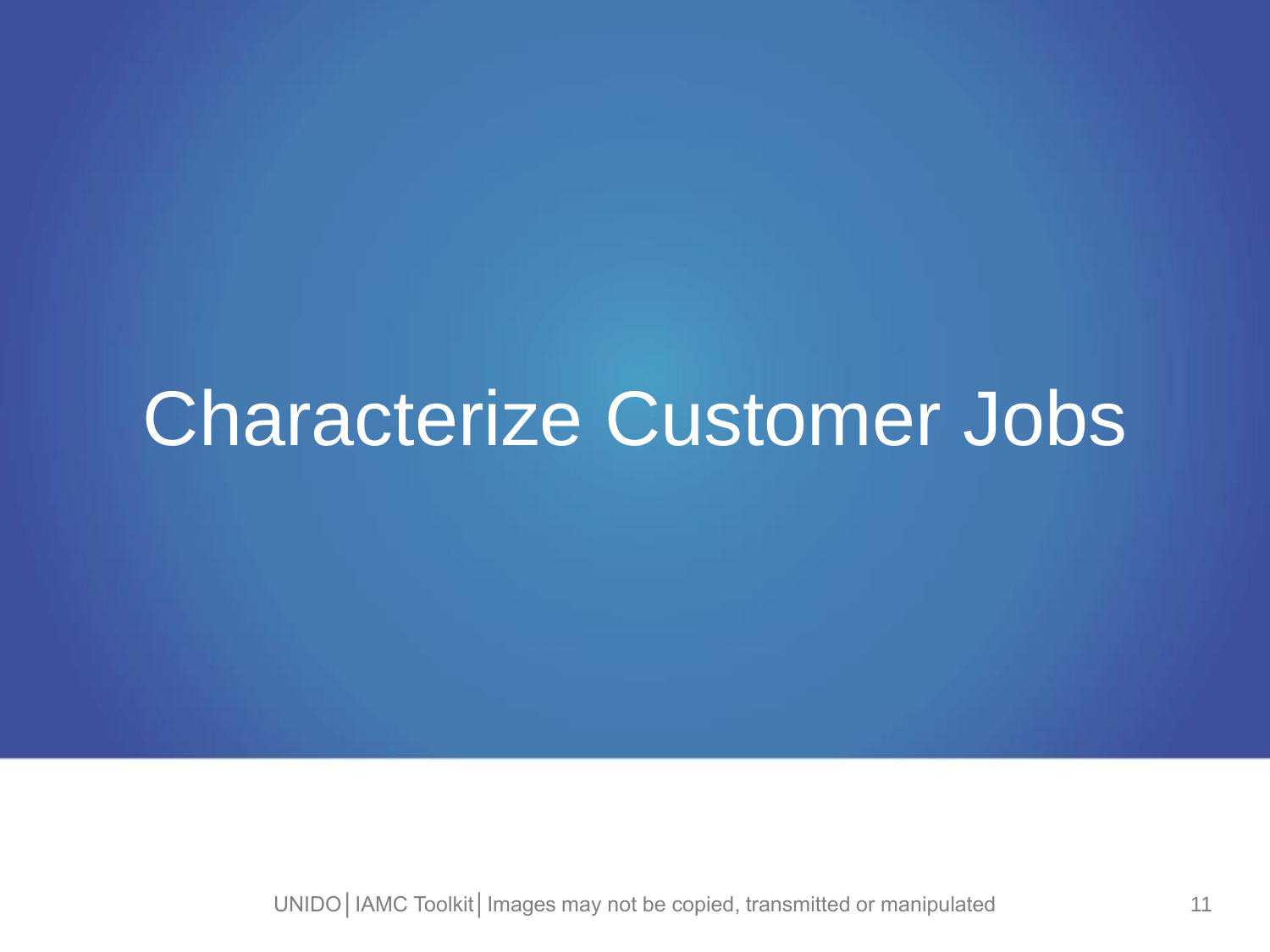# Characterize Customer Jobs to be Done (1): Background information on Customer Jobs

#### **A key customer job is not a product, service or a specific solution.**  It's the reason why customers buy goods, services and solutions.

Customer jobs are typically stable over time, however your product offerings to provide solutions to these jobs should change over time, always increasing value.

There are two types of jobs to be done: the 'main jobs' and 'related job', each having functional and emotional aspects (which could have a personal and social dimension)

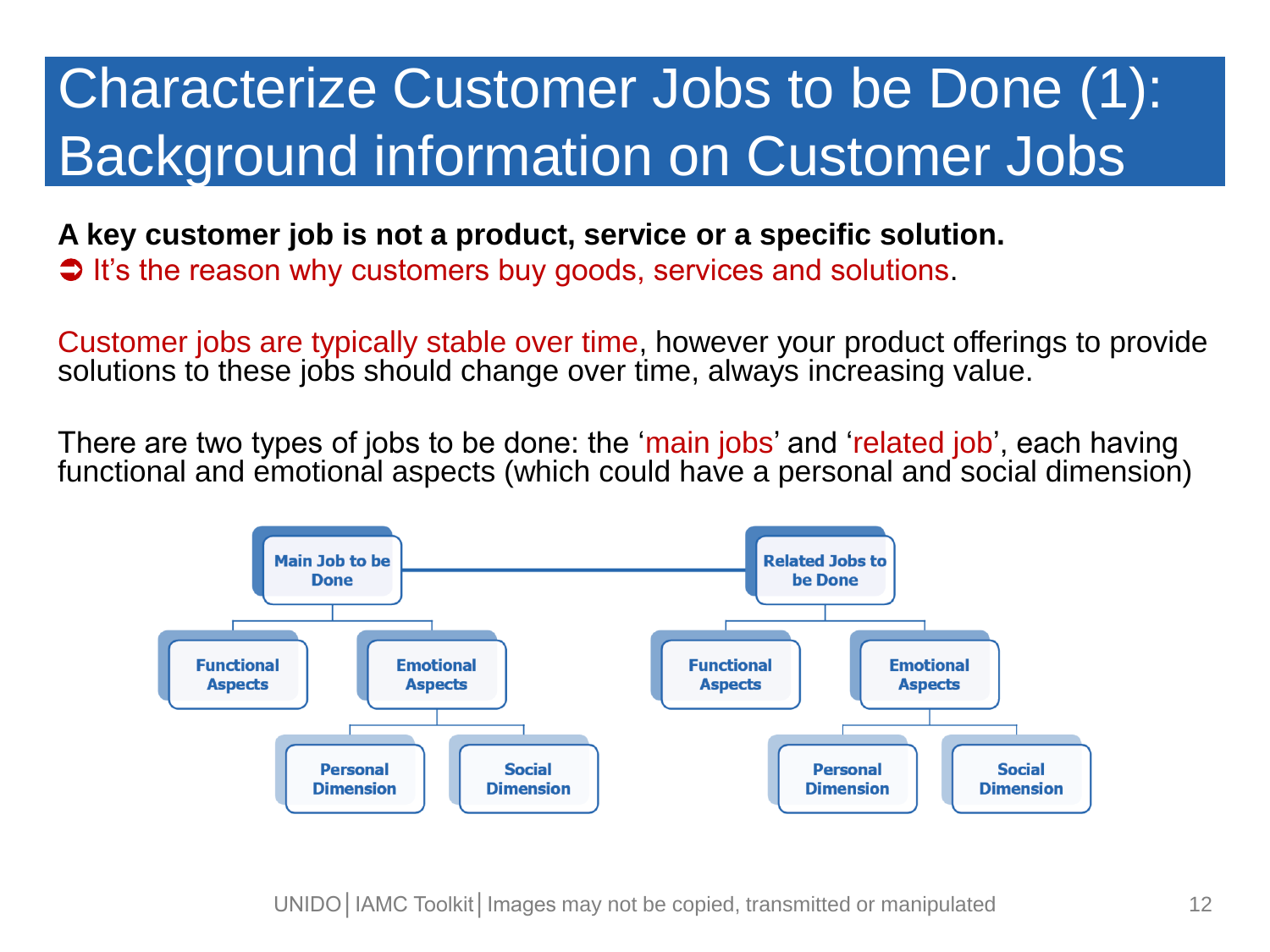# Characterize Customer Jobs to be Done (2):

Identify key customer jobs by asking the following questions:

- What functional jobs is the company helping its direct customers and/or end markets get done (e.g. solve a specific problem)? What are primary jobs and what are secondary jobs?
- Are there additional social or emotional jobs that direct or end market customers need help getting done (e.g. improving reputation as an innovative or sustainable company)?
- **How do jobs differ between the direct customers and the** end market customers?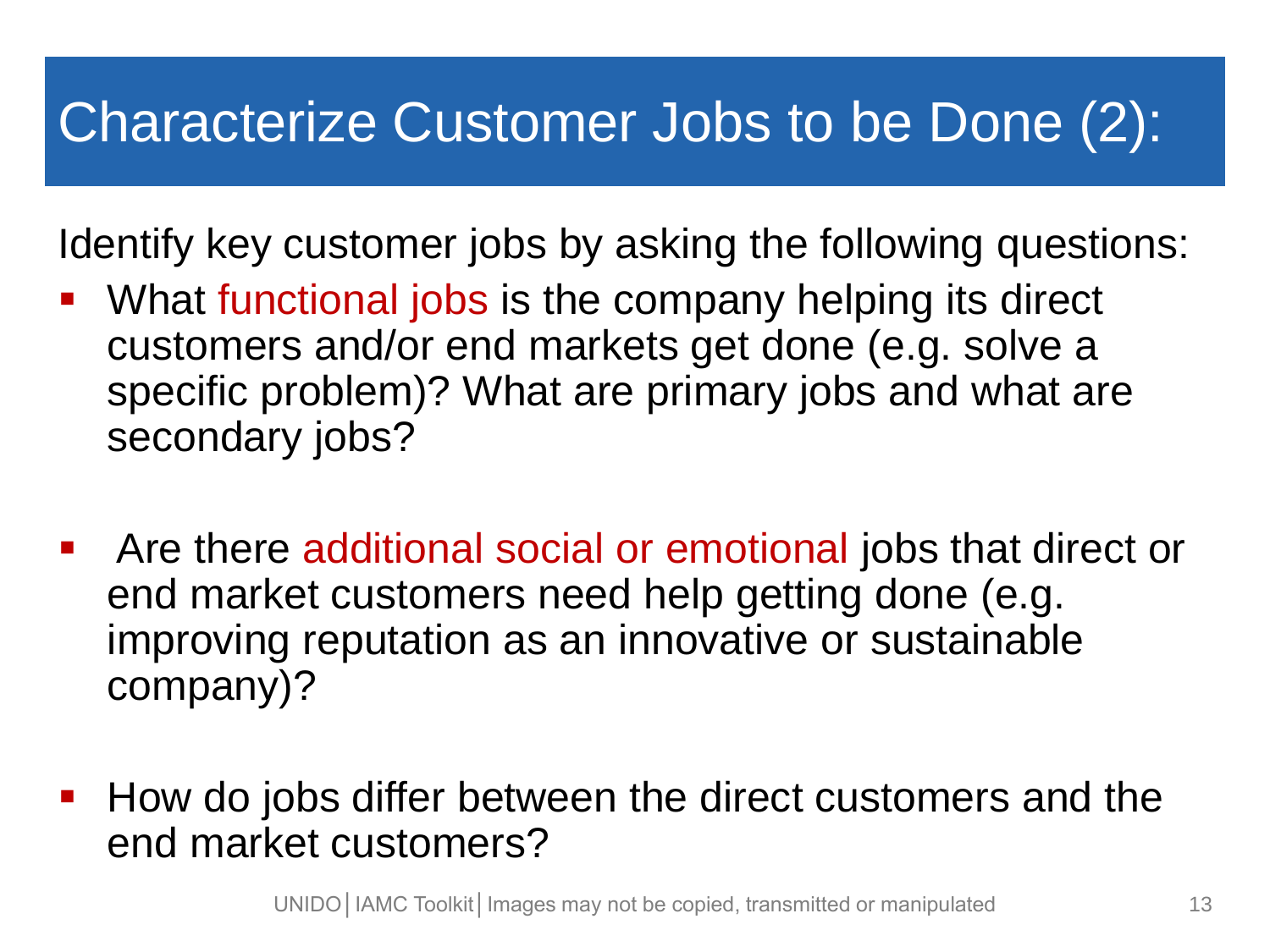# Determine Jobs to be Done

Use the following steps to identify jobs to be done for each direct customer segment

- 1. List customer jobs to be done for your direct customers and end market:
	- **Think about important steps in preparing for the job, doing the job,** monitoring and concluding the job.
	- **The main jobs should already have been mapped when mapping the** product's life cycle in phase 2a 'Assess chemical management hotspots'.
- 2. For each customer job, indicate the current solution.

The template below can be used as a starting point.

| Direct customer job   Current sollution |                   | End market job Current solution |
|-----------------------------------------|-------------------|---------------------------------|
| <b>The Company of the Company</b>       | <b>CONTRACTOR</b> | <b>Contractor</b>               |
|                                         |                   |                                 |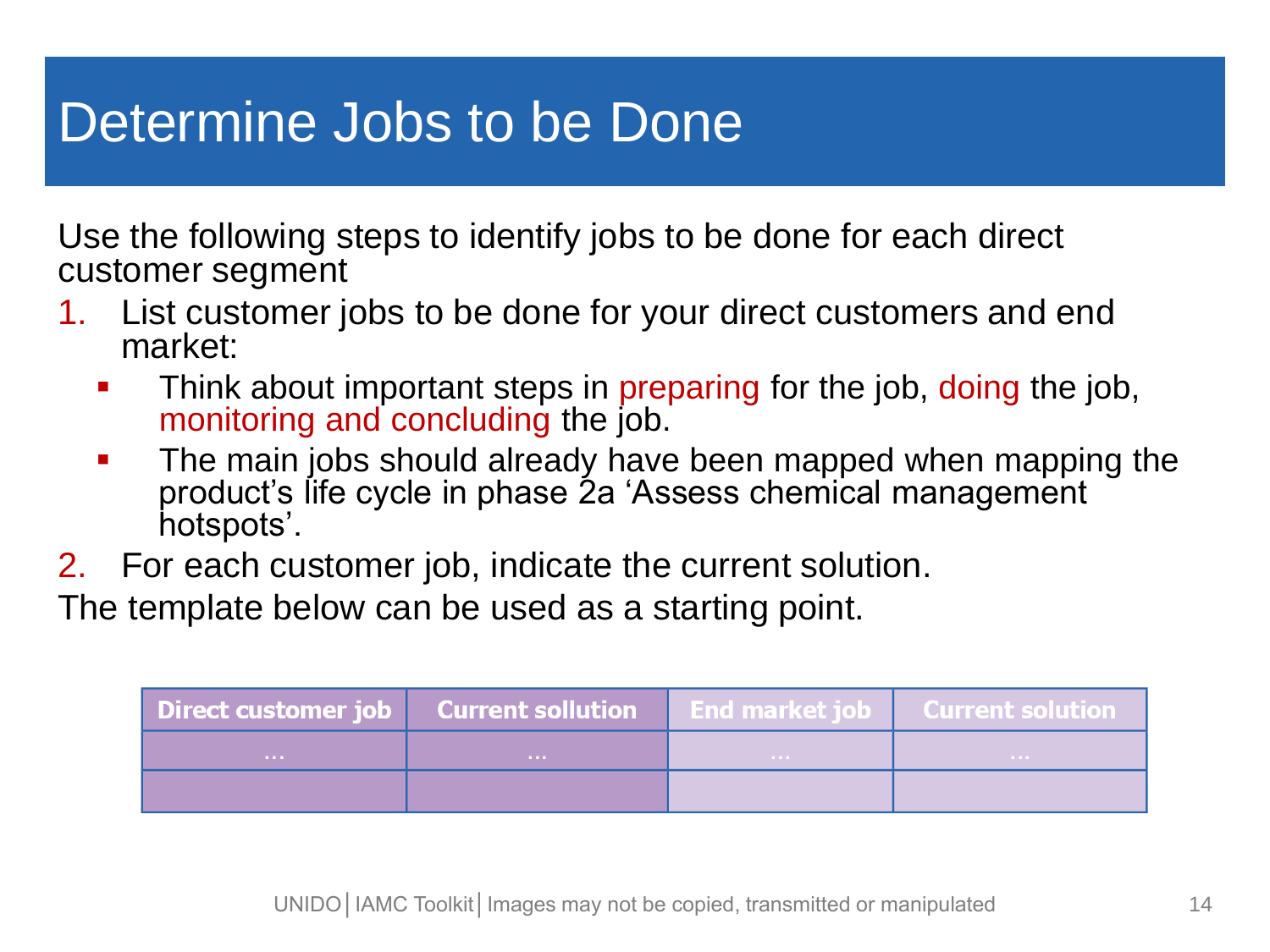# Rate and Prioritize Customer Jobs

Once the primary and related customer jobs of direct and end market customers are defined, they are to be rated and the highest rated jobs should be prioritized for driving innovation in chemicals management and are further analysed in the next step.

To determine priority, each job to be done should be rated (e.g. scale 1 to 10) according to:

- Importance: How important are they to the customers?
- Satisfaction: How satisfied are customers with current solutions (product offerings)?

The rating can be assigned based on company information or it can be obtained from customers using surveys based on a Likert scale.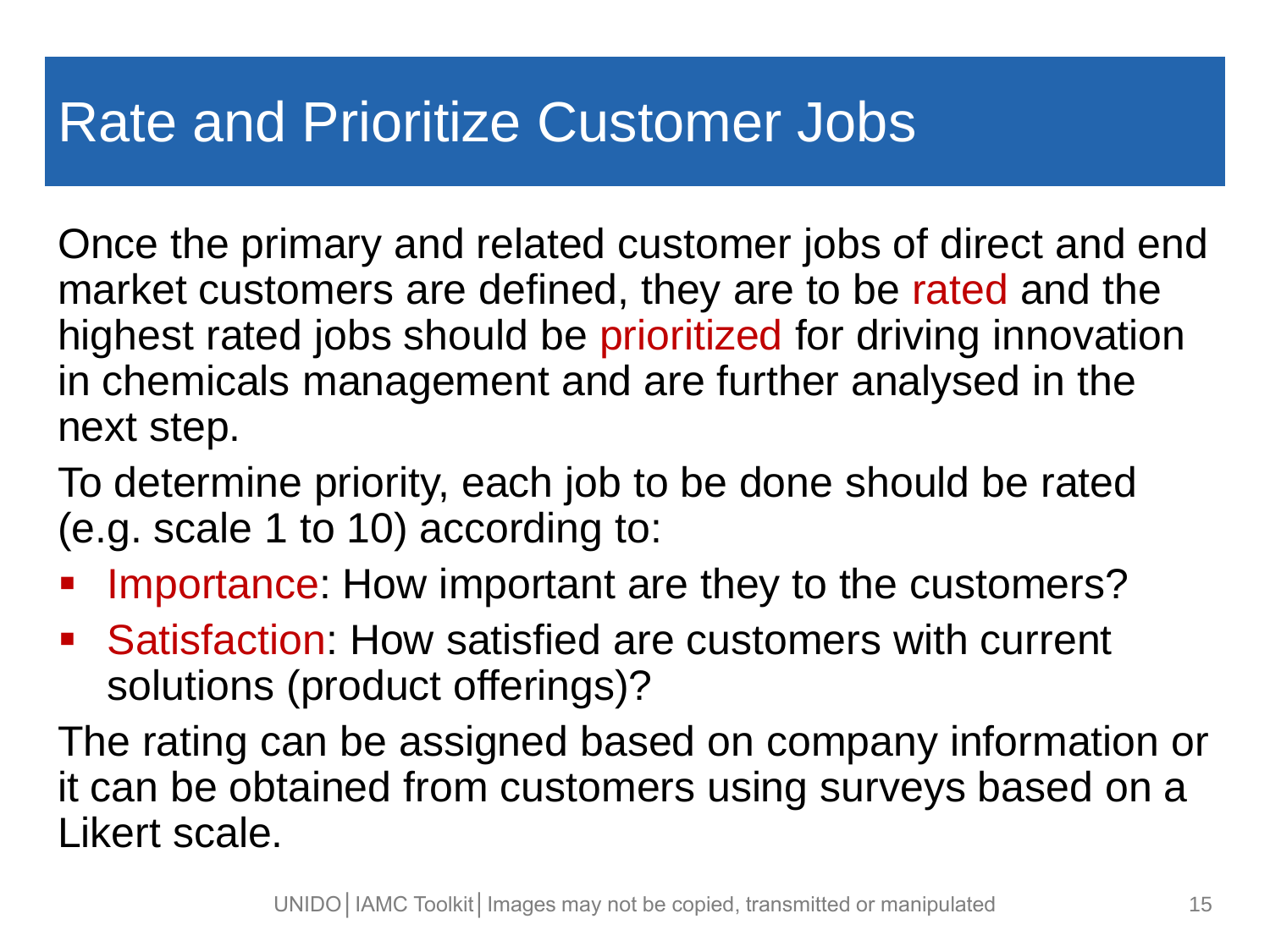### Customer Job Map: Determine How Customers are Completing their Jobs (Advanced)

To get a better and more detailed understanding of the jobs to be done, map the customer jobs to understand their criteria for hiring specific solutions. Each job can be mapped into the following categories:

- Define the planning and objective setting required before proceeding with the job
- **Locate inputs and items required for the customer to achieve** the job
- **Prepare and organize the required inputs for the job**
- **Confirm and verify everything is ready to proceed**
- **Execute the job and monitor the process**
- Modify the process (in real time or in future job cycles)
- Conclude the steps for the customer to finish the job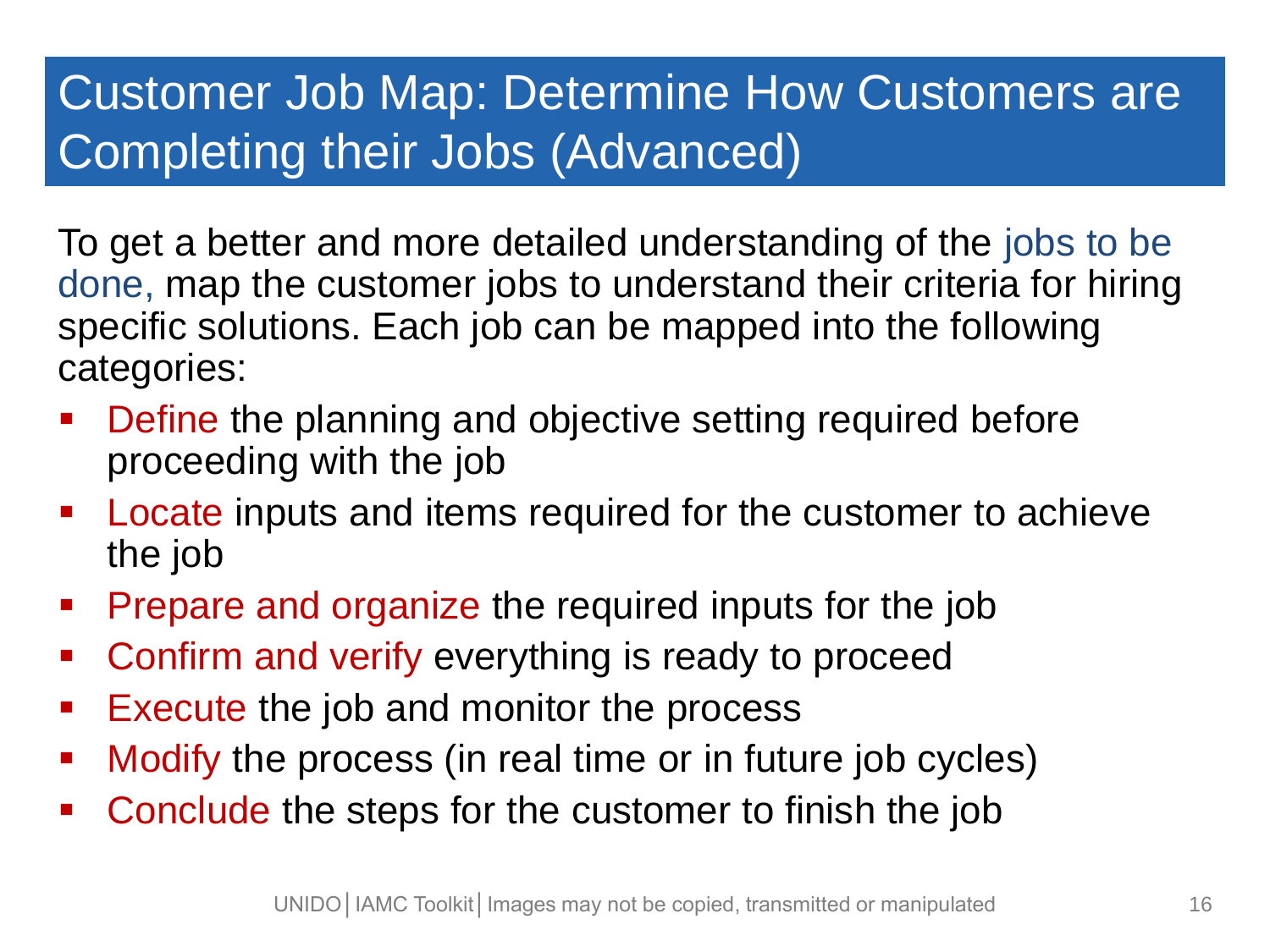# Assess Desired and Undesired Outcomes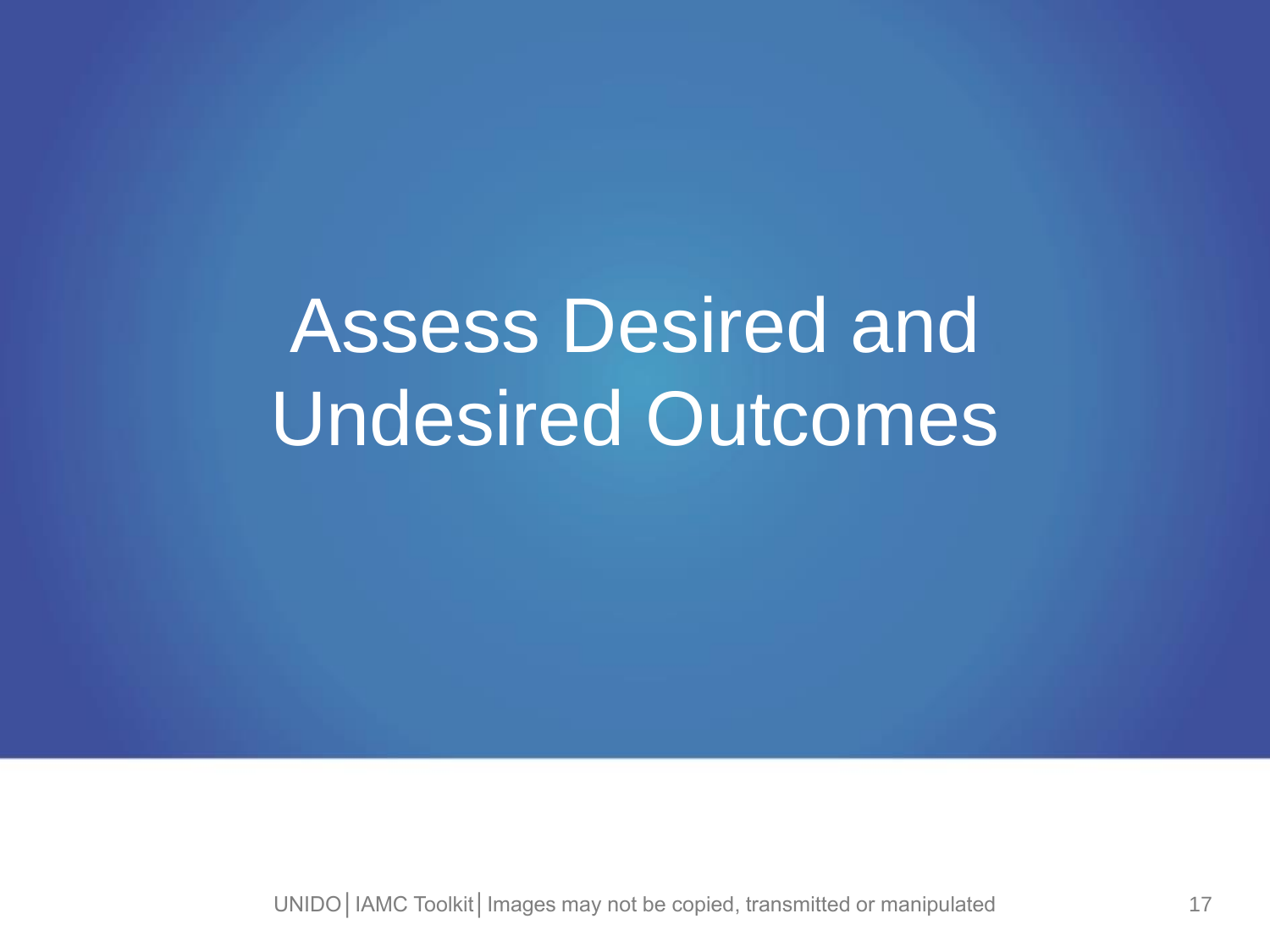# Assess Customer Outcome Expectations

Customers hire solutions that best help them complete their primary and related jobs while providing more desired outcomes (gains) and minimizing undesired outcomes (pains).

Providers of solutions also want to maximize desired outcomes (gains) and minimize undesired outcomes (pains) for themselves.

For the high priority jobs identified in the previous steps:

- 1. List the job expected outcomes desired and undesired for both the customer and the company
- 2. Prioritize expected outcome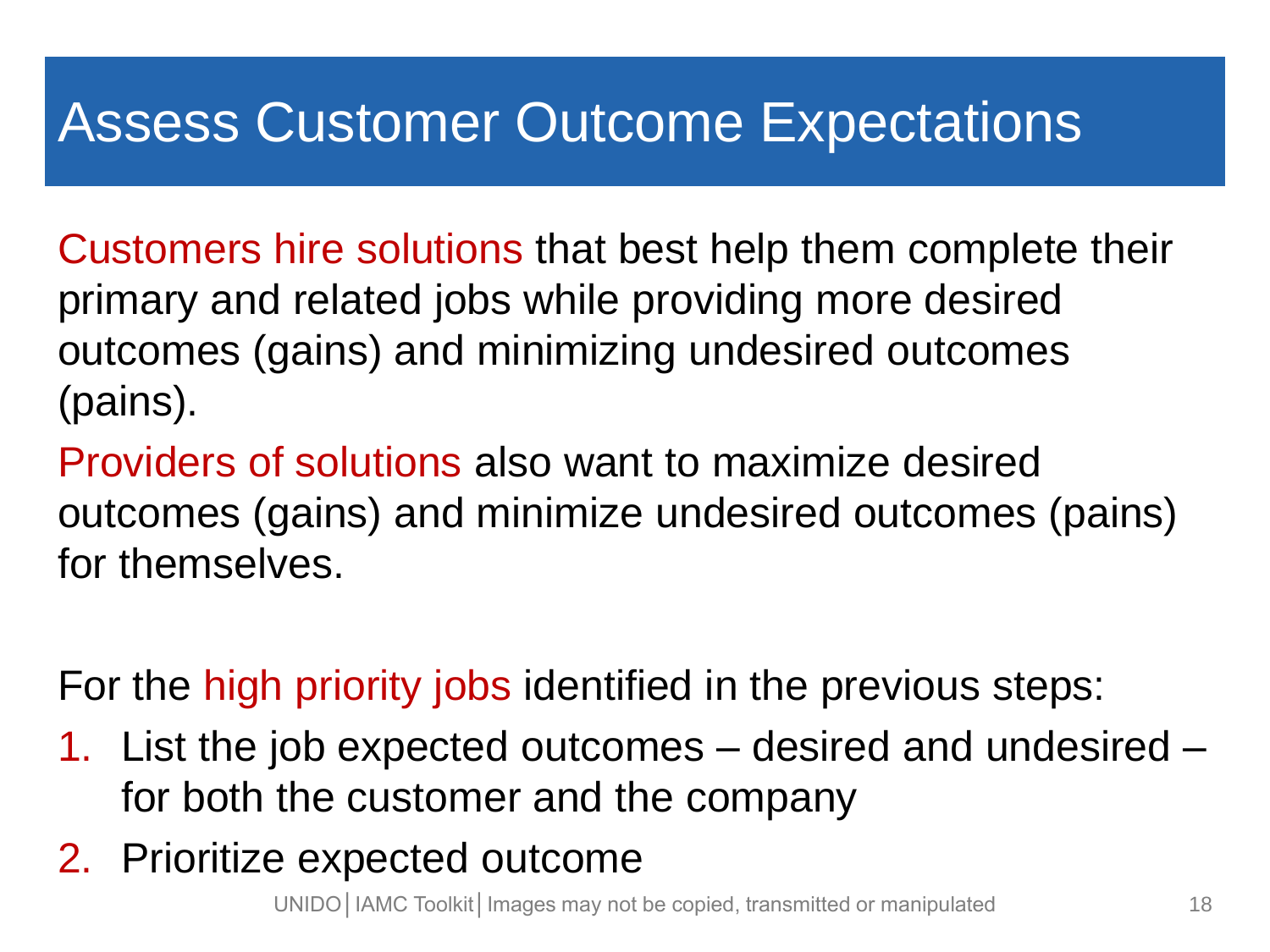# List the Job Outcome Expectations (1)

Try to understand the *criteria* the customer would use to decide which solution to choose. Such criteria could include cost, time, quality, availability, ease of use, maintainability, dependability, reliability, etc.

For undesired outcomes (pains), consider the following:

- What are possible negative outcomes for the customers or problems faced when doing their key jobs?
- **What are the main risks and obstacles related to doing their key** jobs?
- **What keeps the customers awake at night?**

For desired outcomes (gains), consider the following:

- What positive outcomes do the customers expect and require?
- What benefits (expected, desired, unexpected) are customers looking for (e.g. are they expecting high quality the most)?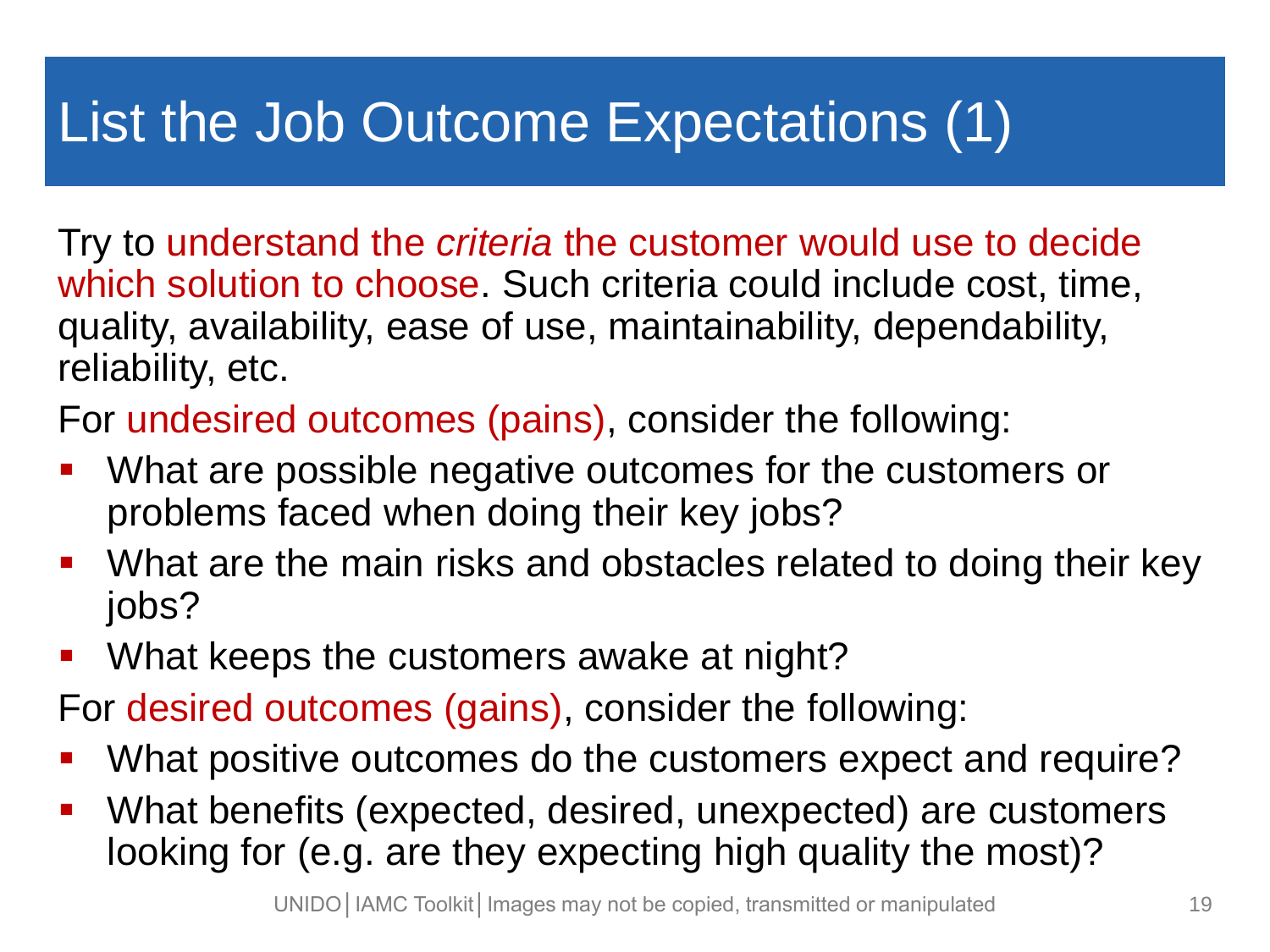# List the Job Outcome Expectations (2)

Summarize the desired and undesired outcomes for both the customer, end market and the company by collecting the information in the following table.

|                             | <b>Customer</b> | <b>End customer</b> | Company<br>(solution provider) |
|-----------------------------|-----------------|---------------------|--------------------------------|
| <b>Undesired</b><br>(pains) |                 |                     |                                |
| <b>Desired</b><br>(gains)   |                 |                     |                                |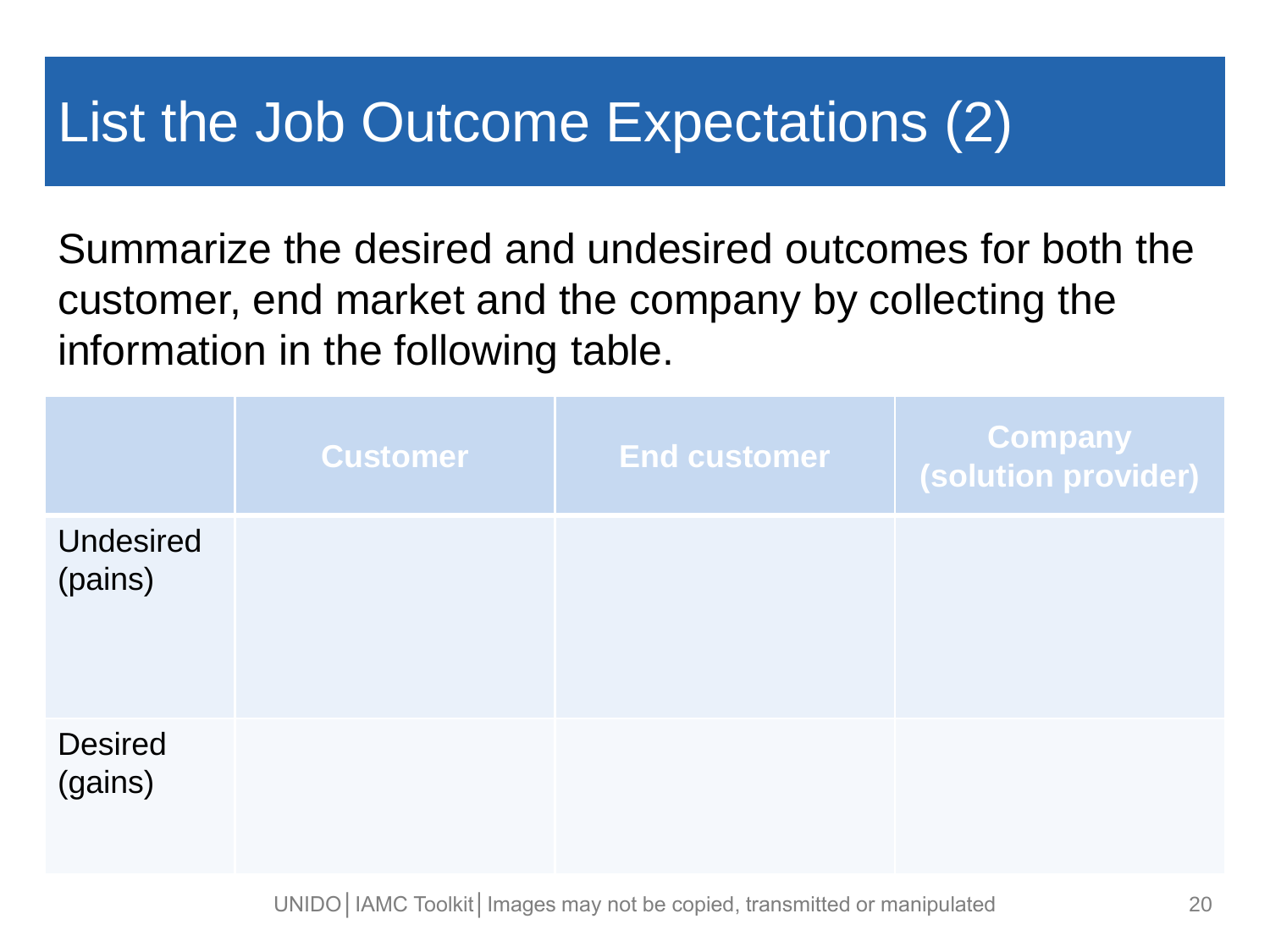# Create Outcome Statements (Advanced Option)

- **Using outcome statements to drive your innovation activities will result in more targeted and value-oriented solutions.**
- An outcome statement consists of the following items:
- Direction of action (maximize, reduce, etc.)
- Unit of measurement (cost, time, conversion, amount, defects, etc.)
- **Object that you are affecting**
- Context of the circumstances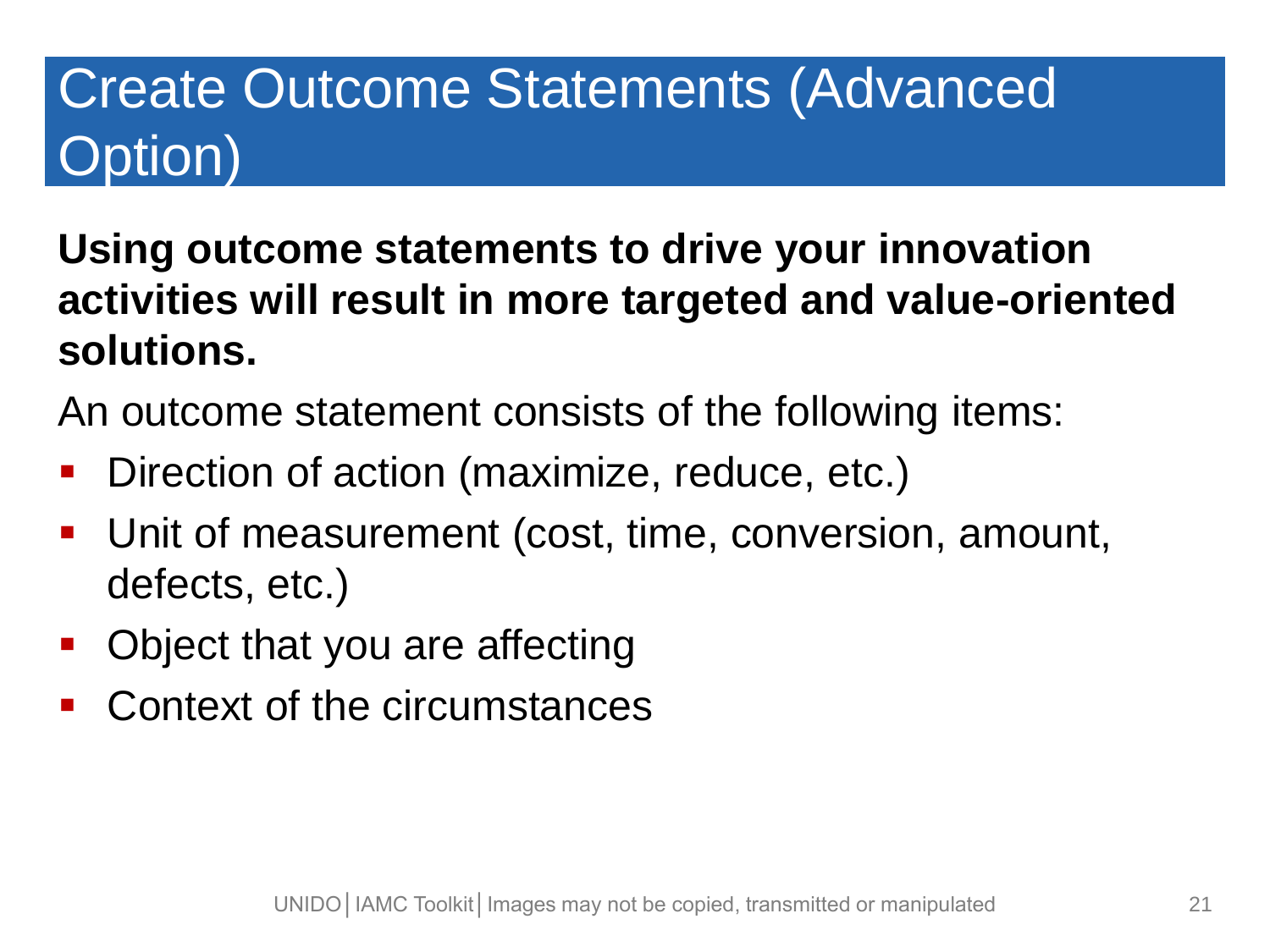# Outcome Statements: Example of Cleaning Clothes at a Hotel Chain

The following simple example, involving an equipment supplier providing washing machines to hotel chains, shows how to formulate outcome statements which can drive innovation to provide value for customers and the company.

#### **Job to be done: cleaning clothes in institutions**

#### Example customer (hotel chain) outcomes:

- Minimize the use of resources (water, energy, detergent) in cleaning clothes.
- **If** Increase the likelihood of stain removal
- **Minimize the amount of pollution in wastewater and meet legal requirements**
- Reduce the consumption of hazardous and non-biodegradable chemicals
- **Minimize the labour time to clean clothes and increase the overall productivity**
- **Maximize the likelihood of being recognized as a green business**

Example provider (e.g. washing machine supplier) outcomes:

- **Minimize the cost of developing and providing solutions**
- **If** Increase customer loyalty from using solutions
- **Minimize impact on the environment resulting from production**
- **Maximize the likelihood of repeat customers**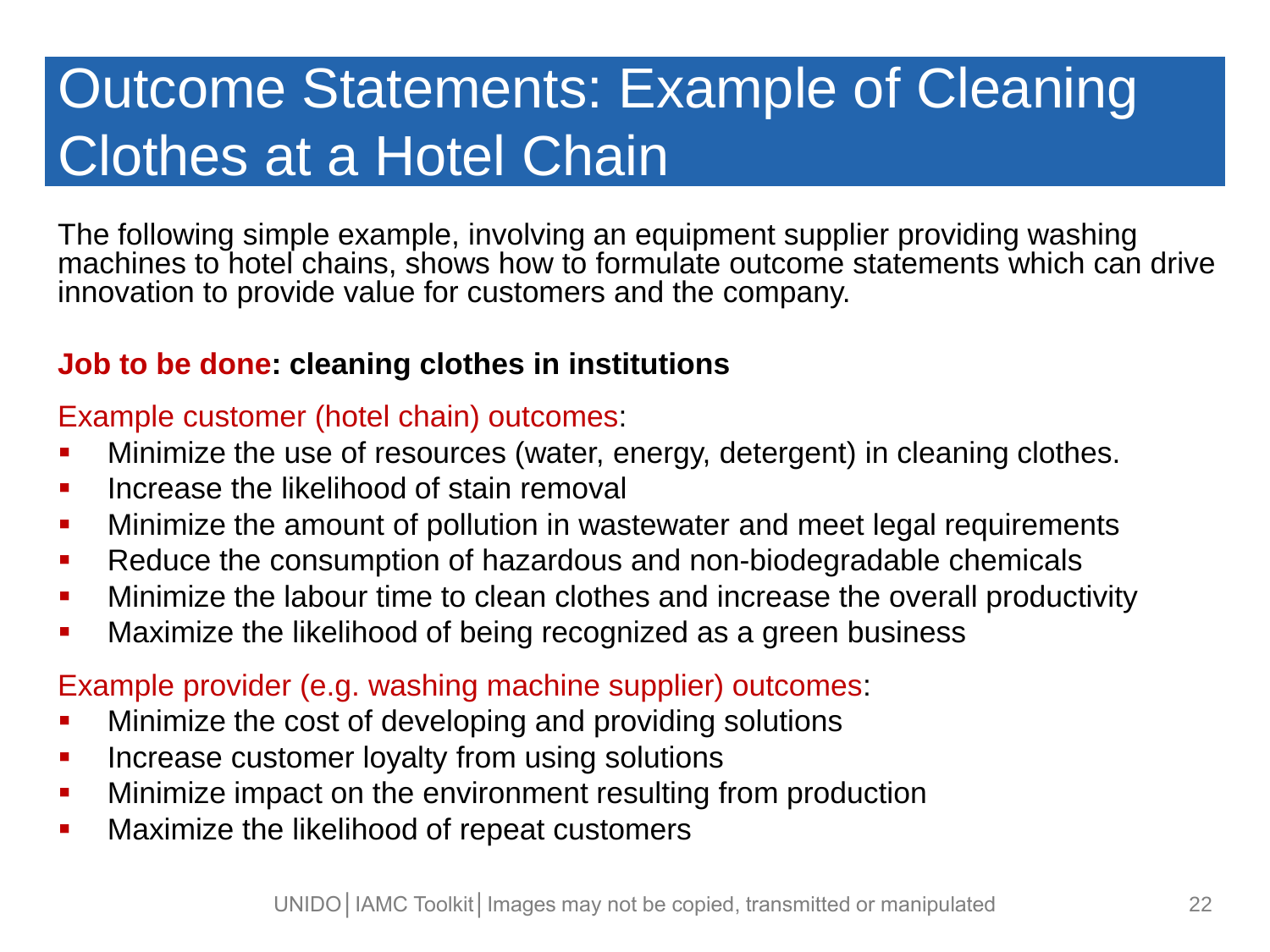# Rate and Prioritize Outcome Expectations

Once the outcome expectations of the customer, end market and service provider are defined, they are to be rated and the highest rated jobs should be prioritized for driving innovation in chemicals management.

To determine priority, each outcome statement should be rated (e.g. scale 1 to 10) according to:

- Importance: How important are they to the customers?
- Satisfaction: To which extent do the current solutions (product offerings) fulfil the outcome statements?

The rating can be assigned based on company information and estimates or can be obtained from customers using surveys based on a Likert scale or a similar approach. This can identify which outcome statements are overserved, served correctly or underserved, so corrective action can be undertaken.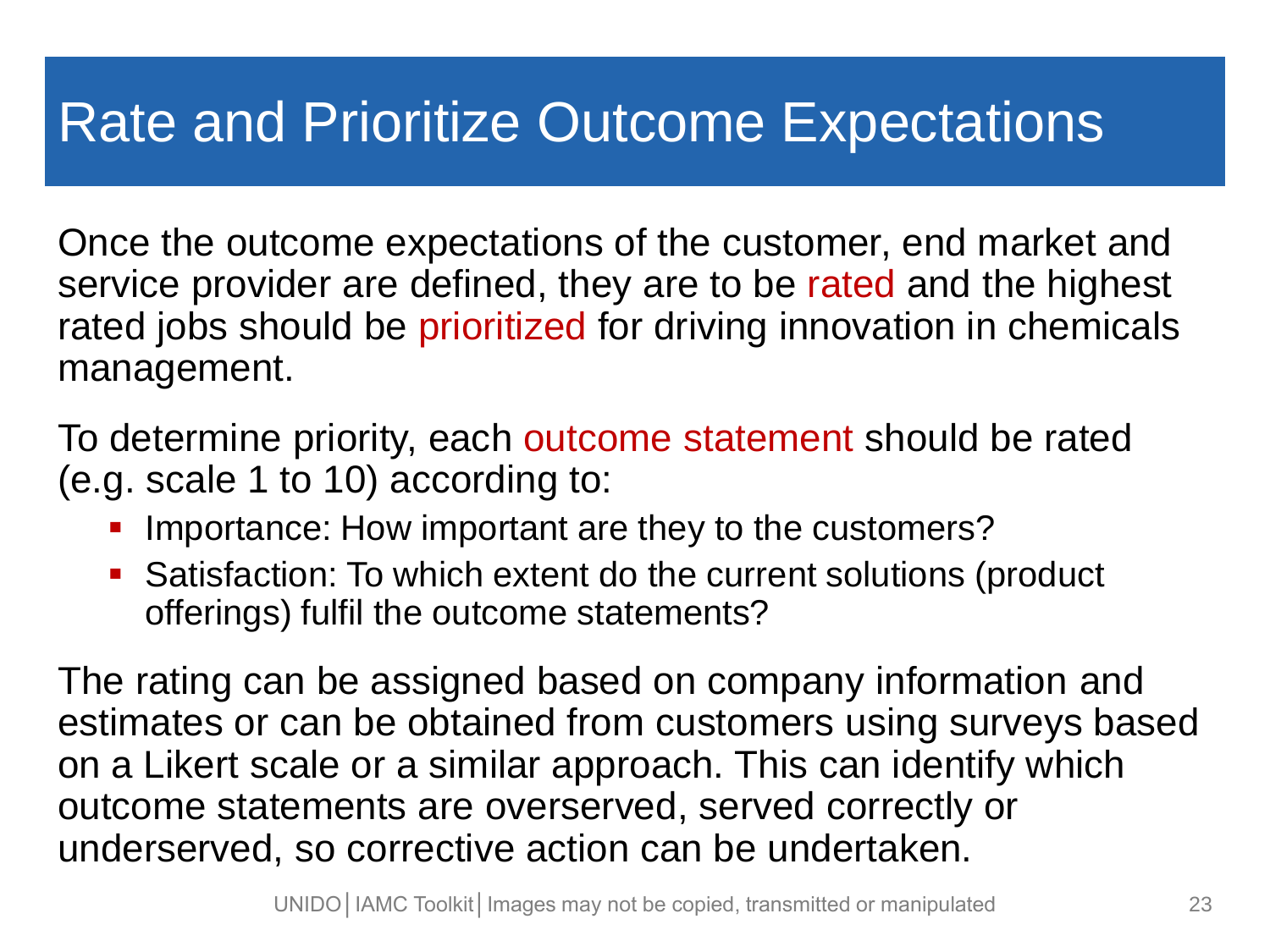# Identify Customer Unmet **Needs**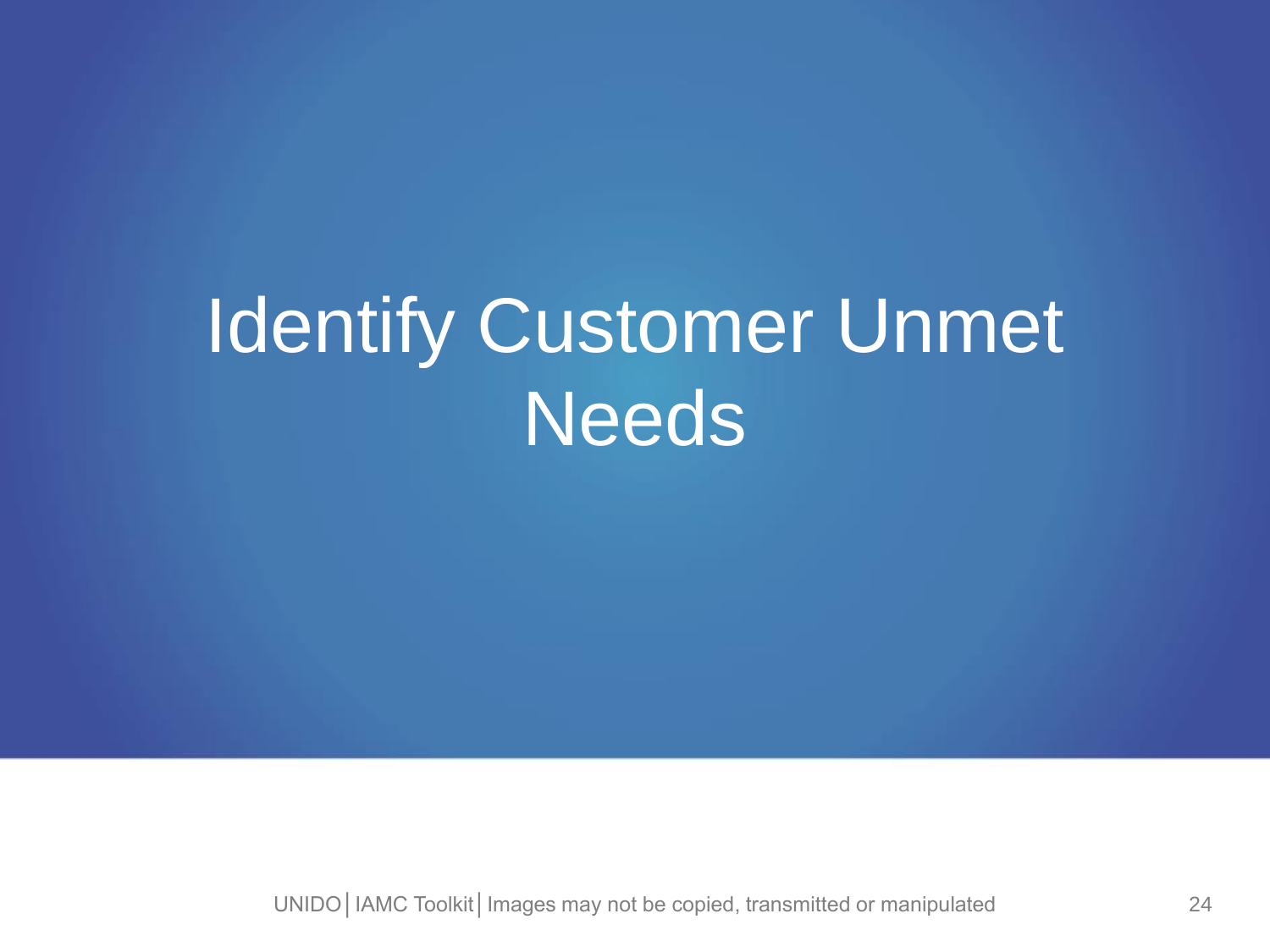# Complete the Value Proposition Canvas and Assess the Fit

#### The value proposition canvas (VPC) is used to characterize the customer profile (jobs to be done, pains and gains) and contrast them against the product offerings of the company.



The customer jobs, pains and gains that are not addressed or under-serviced by the company's product offerings are defined as unmet needs.

For more information on how to complete the value proposition canvas see: For more information on now to complete the value proposition canvas see.<br><http://www.businessmodelgeneration.com/canvas/vpc>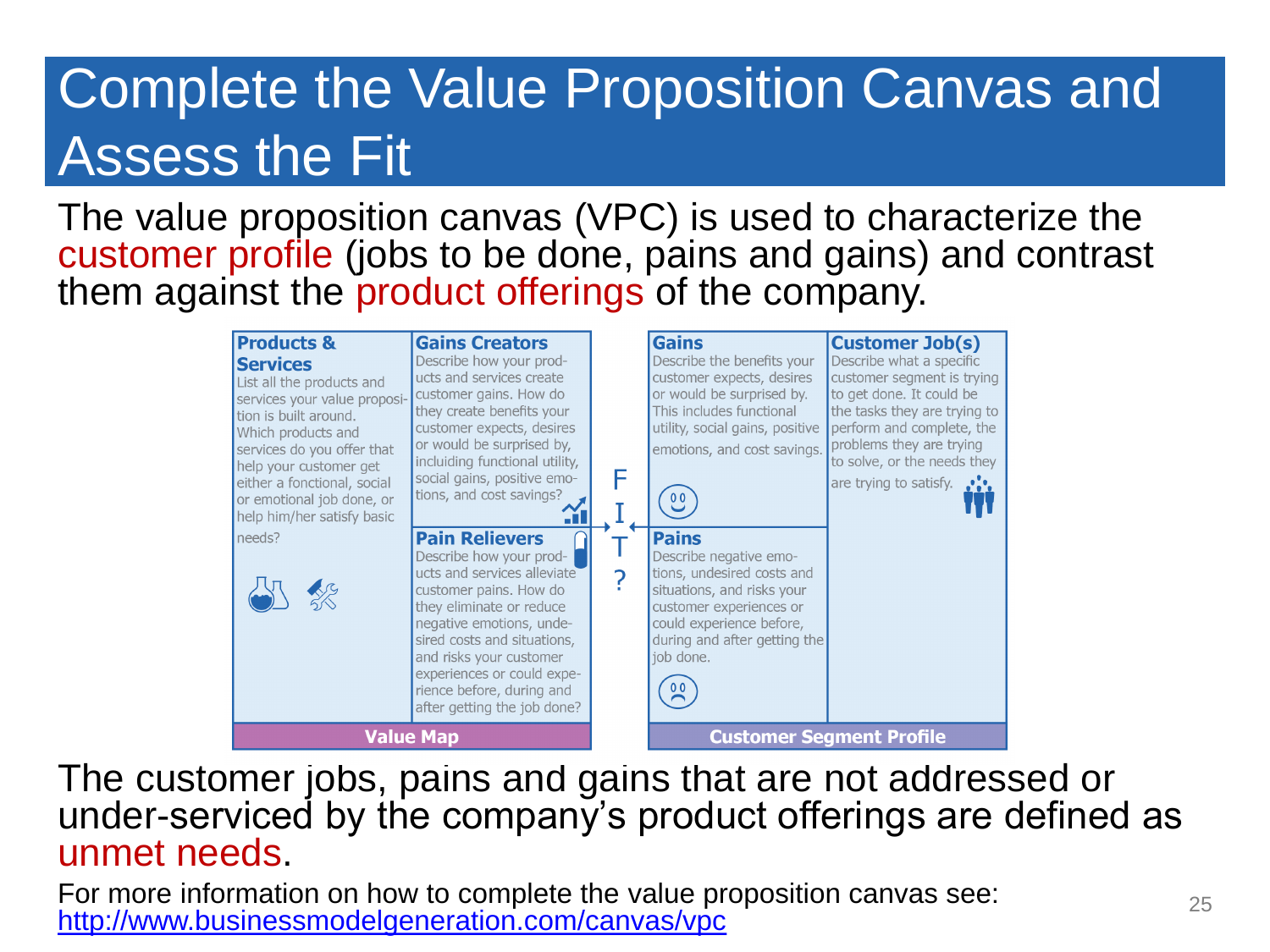# Assess the Fit Between Customer Expected Outcomes and Current Product Offerings

**Step 1**: Fill out the customer profile with on the VPC with the customer jobs, pains and gains.

**Step 2**: Fill out the company's value map:

- Products (goods and services): what you offer to customers that is of value to them (which helps them do their jobs)
- Pain relievers: how your products reduce *undesired outcomes* (e.g. challenges, problems, obstacles or risks)
- Gain creators: how your products produce desired outcomes (expected or unexpected)

**Step 3**: Assess the fit. What jobs and outcomes does the company's product offering address well?

What jobs and outcomes are missing or underserviced?

 $\supset$  These are the unmet needs to be used to drive innovation in improving chemicals management and creating value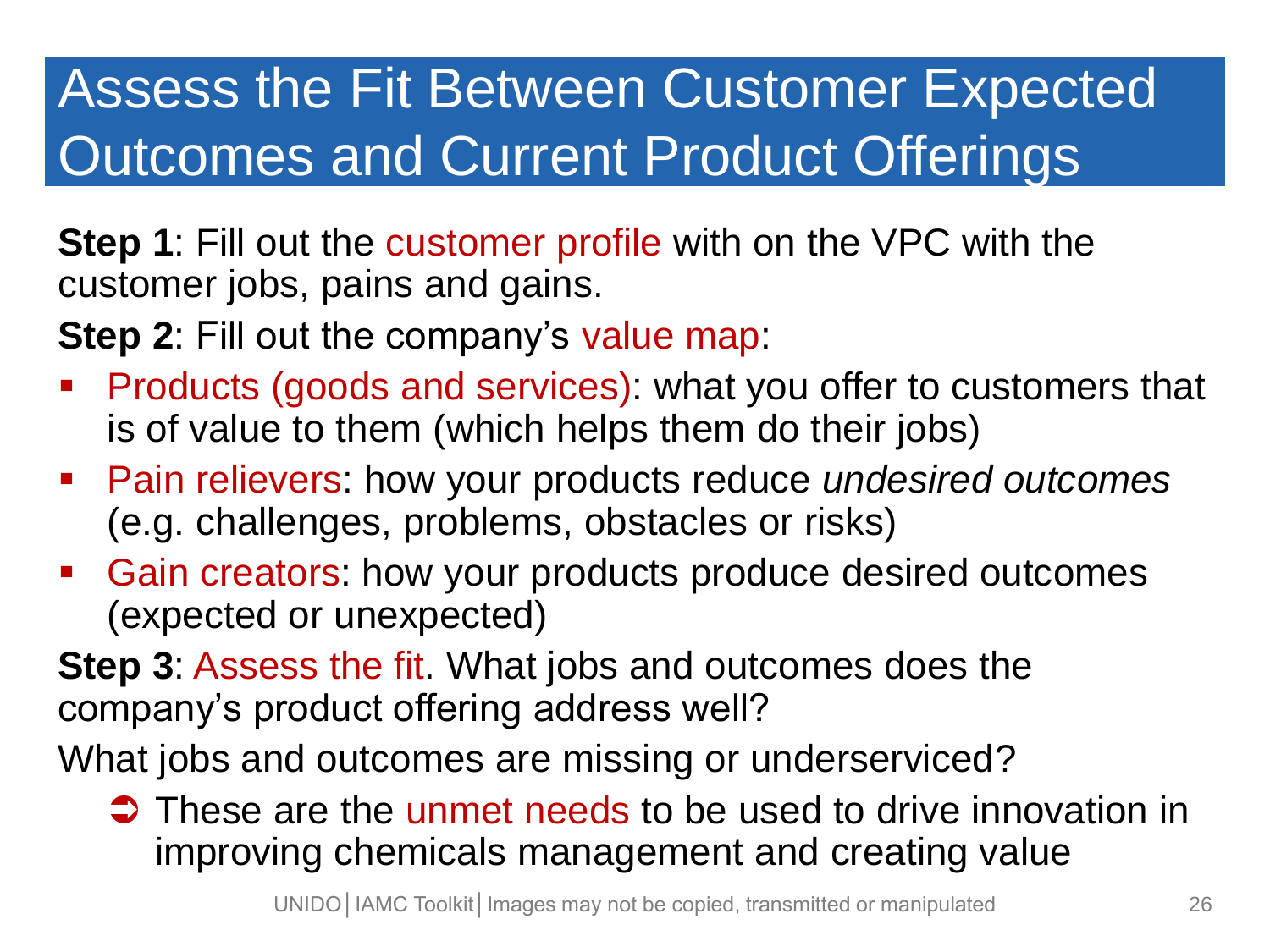# Complete the Value Proposition Canvas and Assess the Fit

| <b>Products &amp;</b><br><b>Services</b><br>List all the products and<br>services your value proposi-<br>tion is built around.<br>Which products and<br>services do you offer that<br>help your customer get<br>either a fonctional, social<br>or emotional job done, or<br>help him/her satisfy basic | <b>Gains Creators</b><br>Describe how your prod-<br>ucts and services create<br>customer gains. How do<br>they create benefits your<br>customer expects, desires<br>or would be surprised by,<br>incluiding functional utility,<br>social gains, positive emo-<br>tions, and cost savings?                            | F | <b>Gains</b><br>Describe the benefits your<br>customer expects, desires<br>or would be surprised by.<br>This includes functional<br>utility, social gains, positive<br>emotions, and cost savings.<br>0 <sub>0</sub> | <b>Customer Job(s)</b><br>Describe what a specific<br>customer segment is trying<br>to get done. It could be<br>the tasks they are trying to<br>perform and complete, the<br>problems they are trying<br>to solve, or the needs they<br>are trying to satisfy. |
|--------------------------------------------------------------------------------------------------------------------------------------------------------------------------------------------------------------------------------------------------------------------------------------------------------|-----------------------------------------------------------------------------------------------------------------------------------------------------------------------------------------------------------------------------------------------------------------------------------------------------------------------|---|----------------------------------------------------------------------------------------------------------------------------------------------------------------------------------------------------------------------|----------------------------------------------------------------------------------------------------------------------------------------------------------------------------------------------------------------------------------------------------------------|
| needs?                                                                                                                                                                                                                                                                                                 | <b>Pain Relievers</b><br>Describe how your prod-<br>ucts and services alleviate<br>customer pains. How do<br>they eliminate or reduce<br>negative emotions, unde-<br>sired costs and situations,<br>and risks your customer<br>experiences or could expe-<br>rience before, during and<br>after getting the job done? |   | <b>Pains</b><br>Describe negative emo-<br>tions, undesired costs and<br>situations, and risks your<br>customer experiences or<br>could experience before,<br>during and after getting the<br>job done.<br>00         |                                                                                                                                                                                                                                                                |
| <b>Value Map</b>                                                                                                                                                                                                                                                                                       |                                                                                                                                                                                                                                                                                                                       |   |                                                                                                                                                                                                                      | <b>Customer Segment Profile</b>                                                                                                                                                                                                                                |

For more information on how to complete the value proposition canvas see: <http://www.businessmodelgeneration.com/canvas/vpc>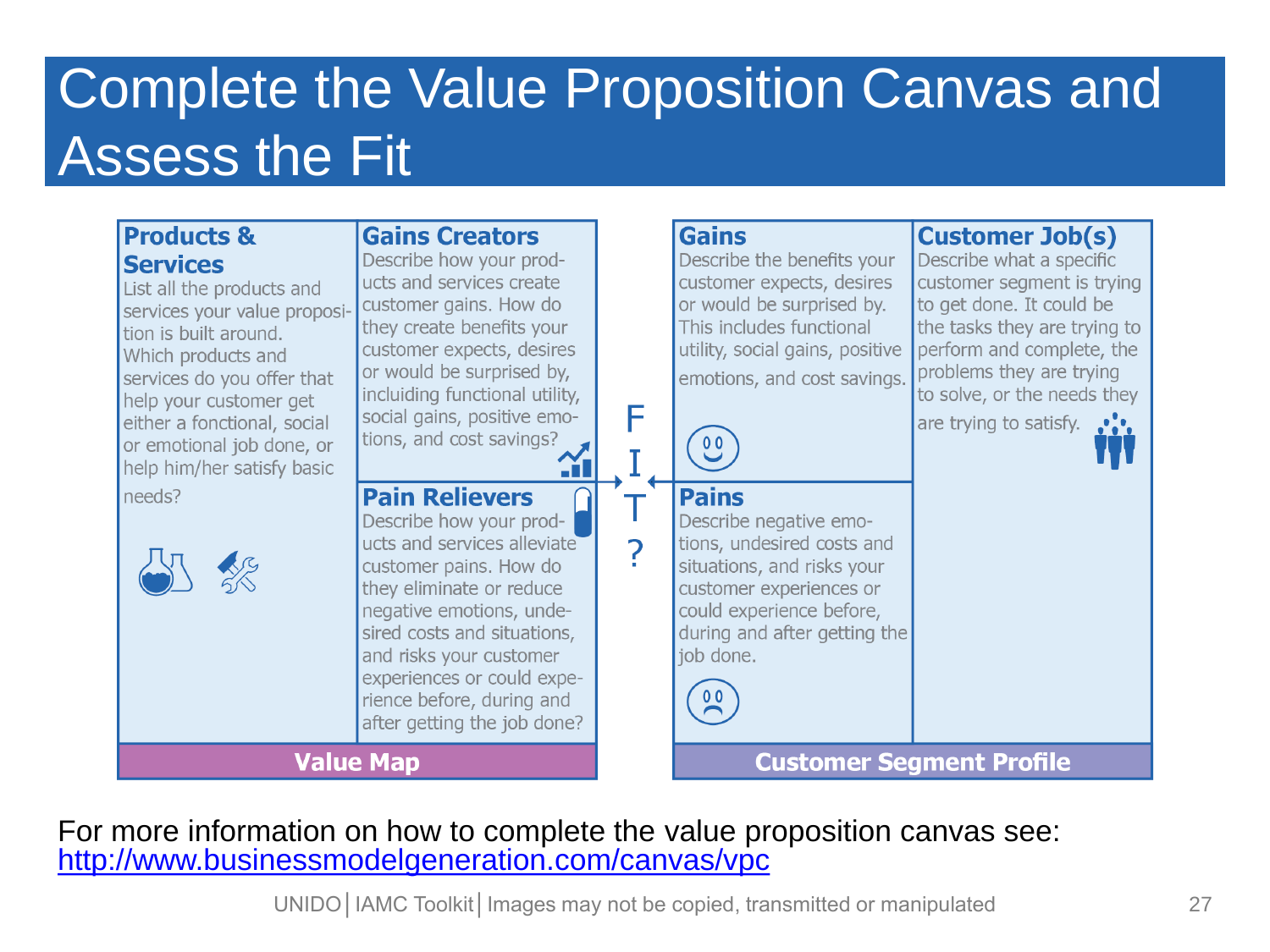# Define Unmet Needs in the Value Chain

Unmet needs are customer and end market jobs, pains and gains that are not being met or fully satisfied by the current products offered or made available.

Summarize the unmet needs in the following table. The unmet needs will be combined with chemicals management hotspots to generate innovative options.

| <b>Unmet need</b>                             | Unmet need characterization                                                                          |
|-----------------------------------------------|------------------------------------------------------------------------------------------------------|
| Either a job, undesired or<br>desired outcome | How is the unmet need currently being<br>overcome?<br>Why has the unmet need not yet been satisfied? |
| .                                             | .                                                                                                    |
|                                               | .                                                                                                    |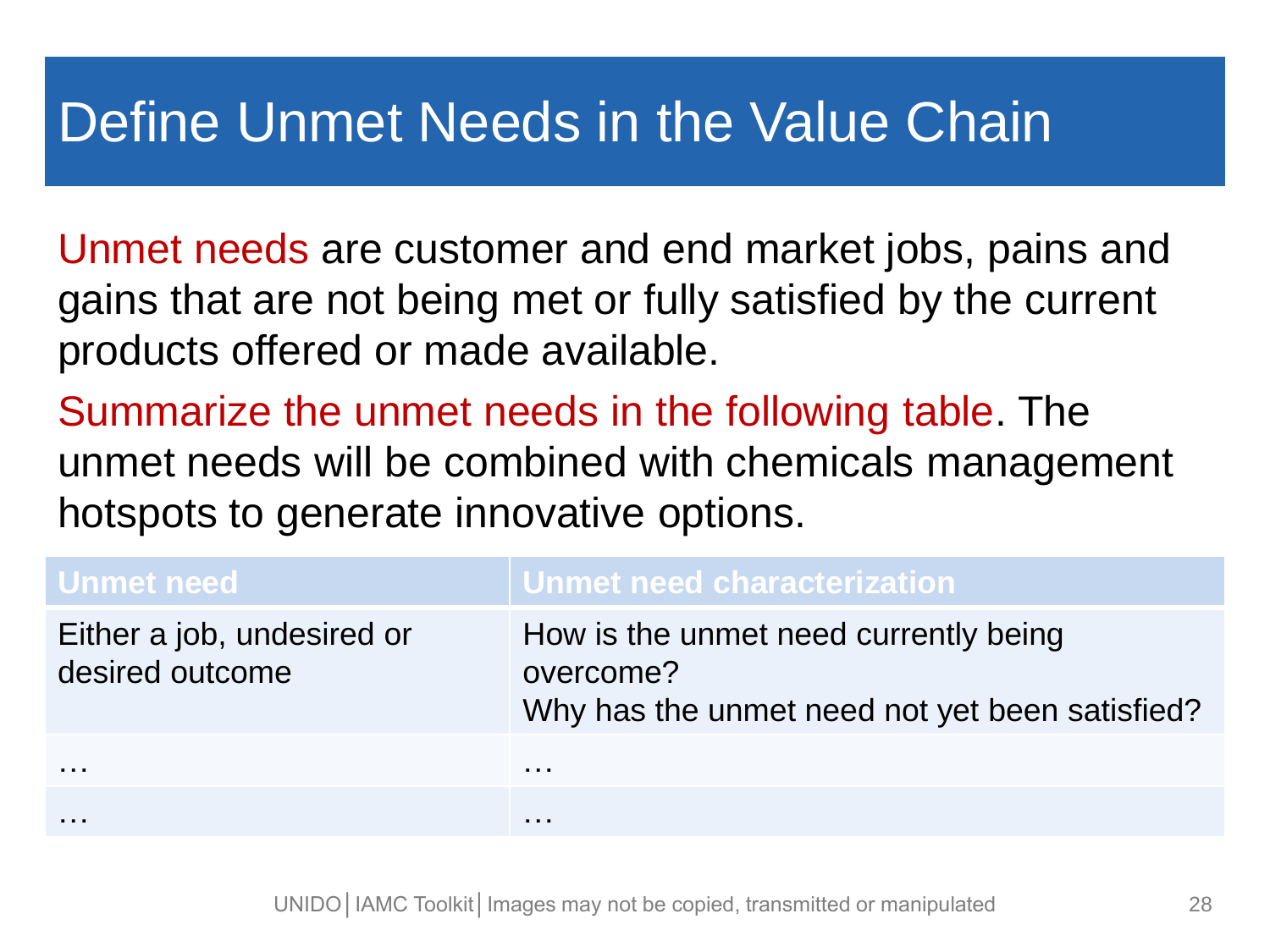### The Next Step: Integrating Customer Unmet Needs and Chemicals Management Hotspots  $\sum$  [B13\\_1\\_Generate innovative options](http://iamc-toolkit.org/company-guide/step-by-step-approach/generate-options)

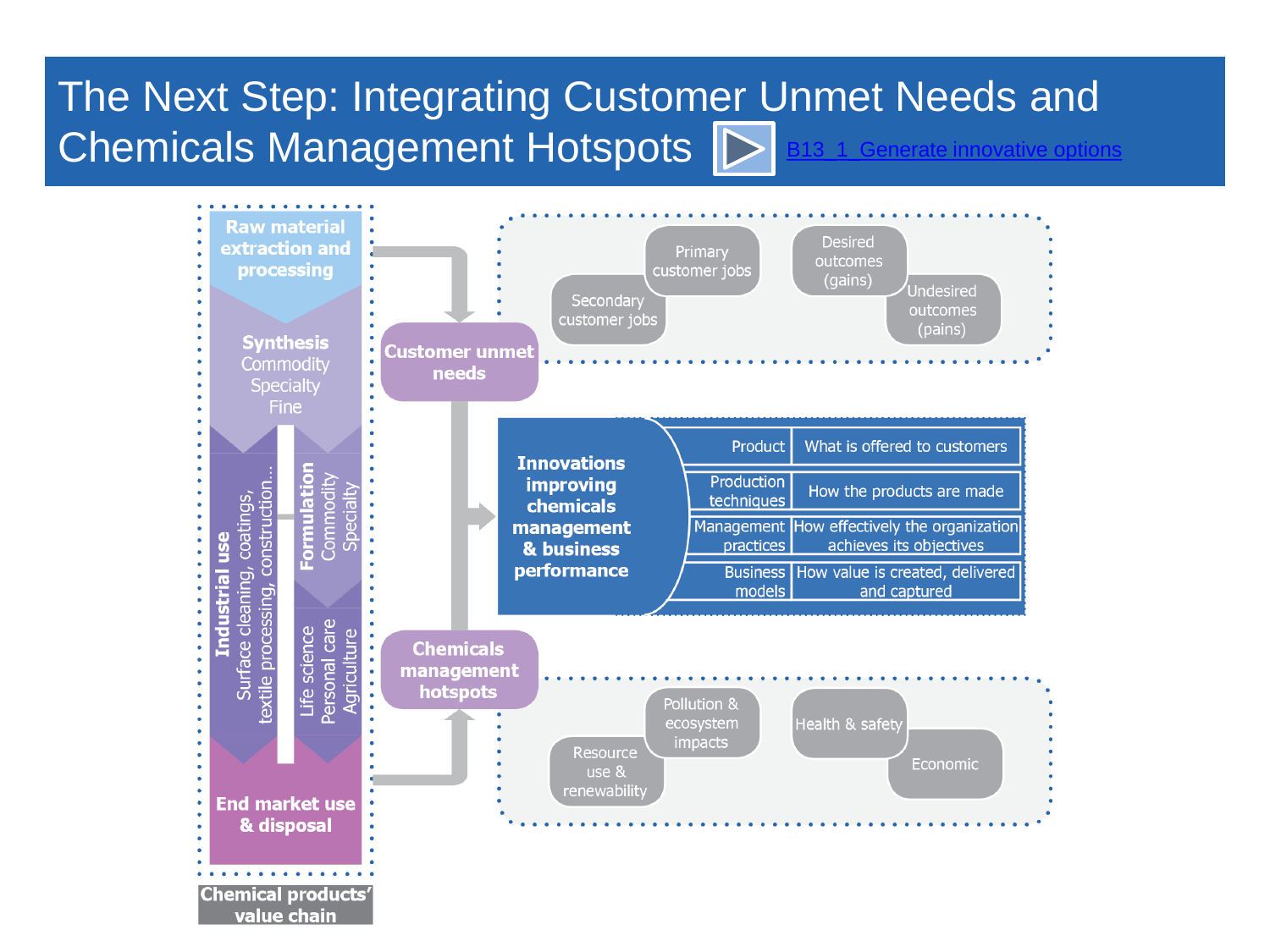# Where to Find More Information

- **The Innovator's Toolkit (2012) provides tools to understand** the unmet and underserviced needs of customers: <http://www.innovatorstoolkit.com/>
- **Strategyzer Value Proposition Canvas: helps to design** products that customers want and provides an overview of how to help customers achieve desired outcomes: <http://www.businessmodelgeneration.com/canvas/vpc>
- **The 100% Open Innovation Toolkit provides an easy-to**use method to implement open innovation: [http://100open.com](http://100open.com/)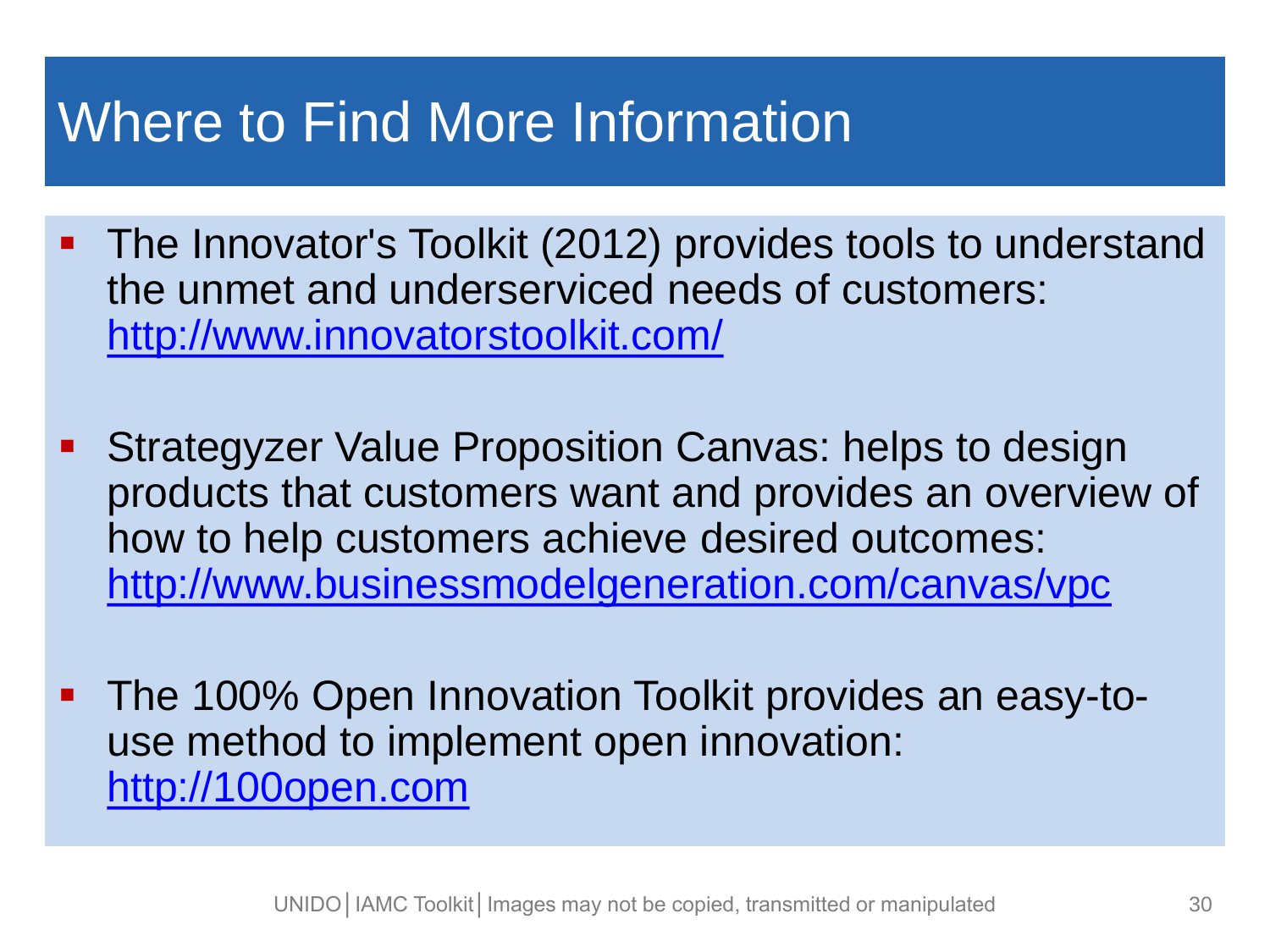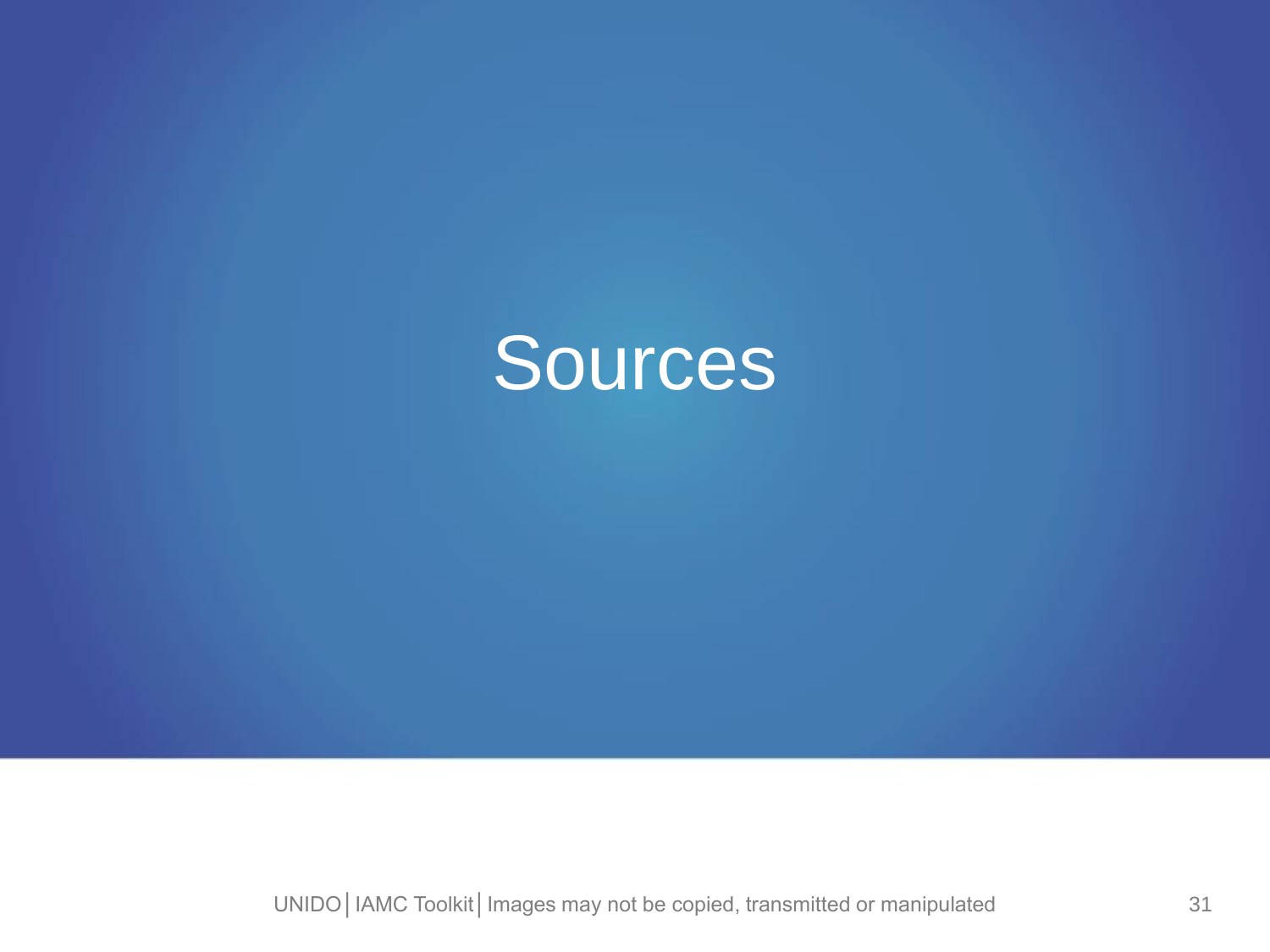### **Sources**

- CSD Engineers, Switzerland / ISSPPRO, Germany, 2015
- Bellencourt, L. A. and Ulwick, A. W. The Gustomer-<br>Centered Innovation Man Harvard Rusiness Review Arc purus lectus malesuada libero, sit amet magna **Bettencourt, L. A. and Ulwick, A. W. The Customer-**Centered Innovation Map. Harvard Business Review, April 2008.
- **Disterwalder, A.; Pigneur, Y.; Bernarda, G.; Smith, A.;** Papadakos, T. Value Proposition Design: How to Create Products and Services Customers Want, 2014.
- Silverstein, David; Samuel, Philip; DeCarlo, Neil. The Innovator's Toolkit, 2012.
- The 100%Open Innovation Toolkit, [http://100open.com](http://100open.com/)